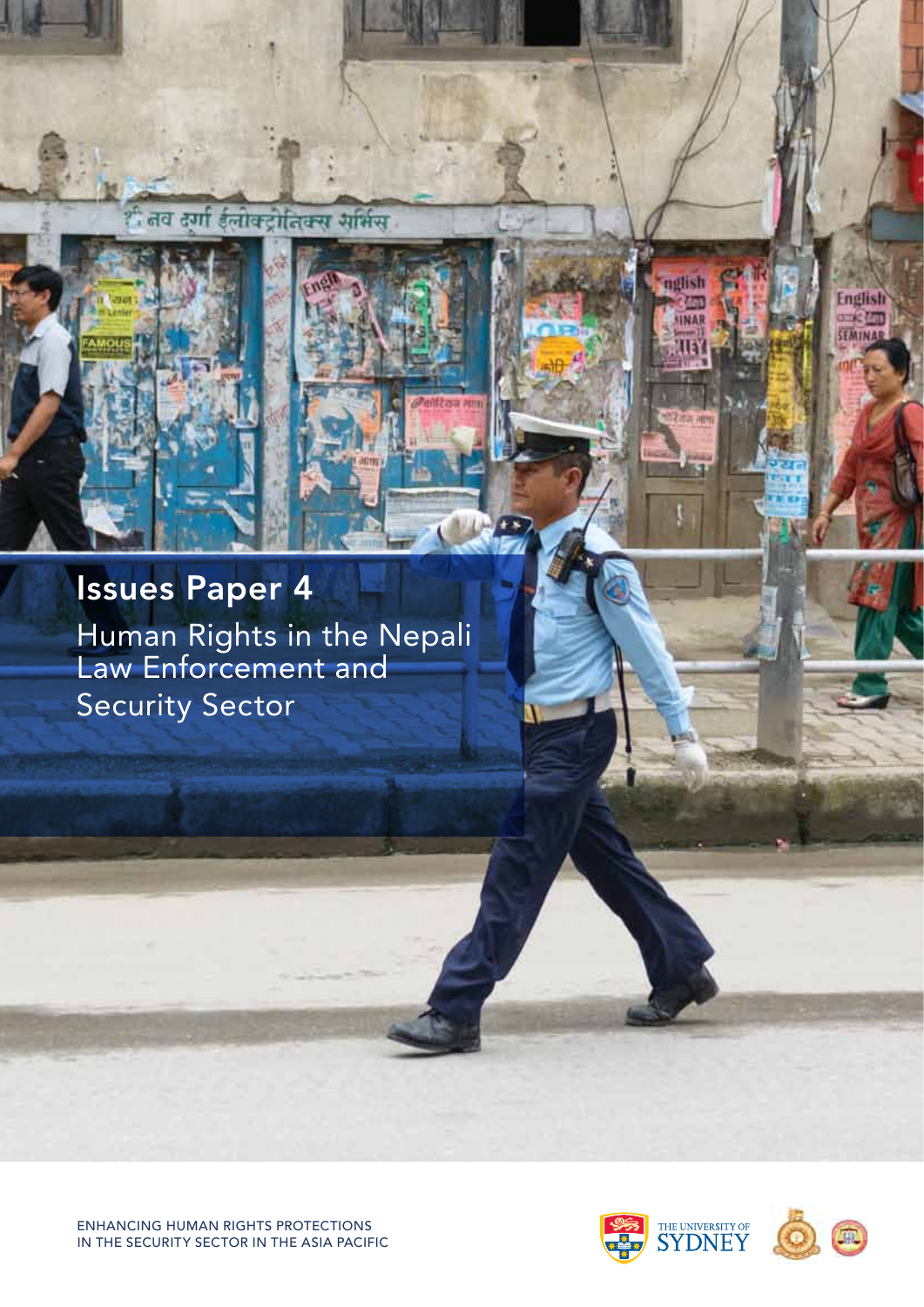This document was authored in 2015 by Dr Kiran Grewal and Professor Danielle Celermajer, University of Sydney for the project Enhancing Human Rights Protections in the Security Sector in the Asia Pacific. This project was run in partnership with the Centre for the Study of Human Rights at the University of Colombo and the Kathmandu School of Law. It may not be produced, in whole or part, without the explicit permission of the author. Aastha Dahal, Rohit Karki and Pradeep Pathak are acknowledged for their contribution to the research that forms the content of this Issues Paper.

#### sydney.edu.au/arts/research/ehrp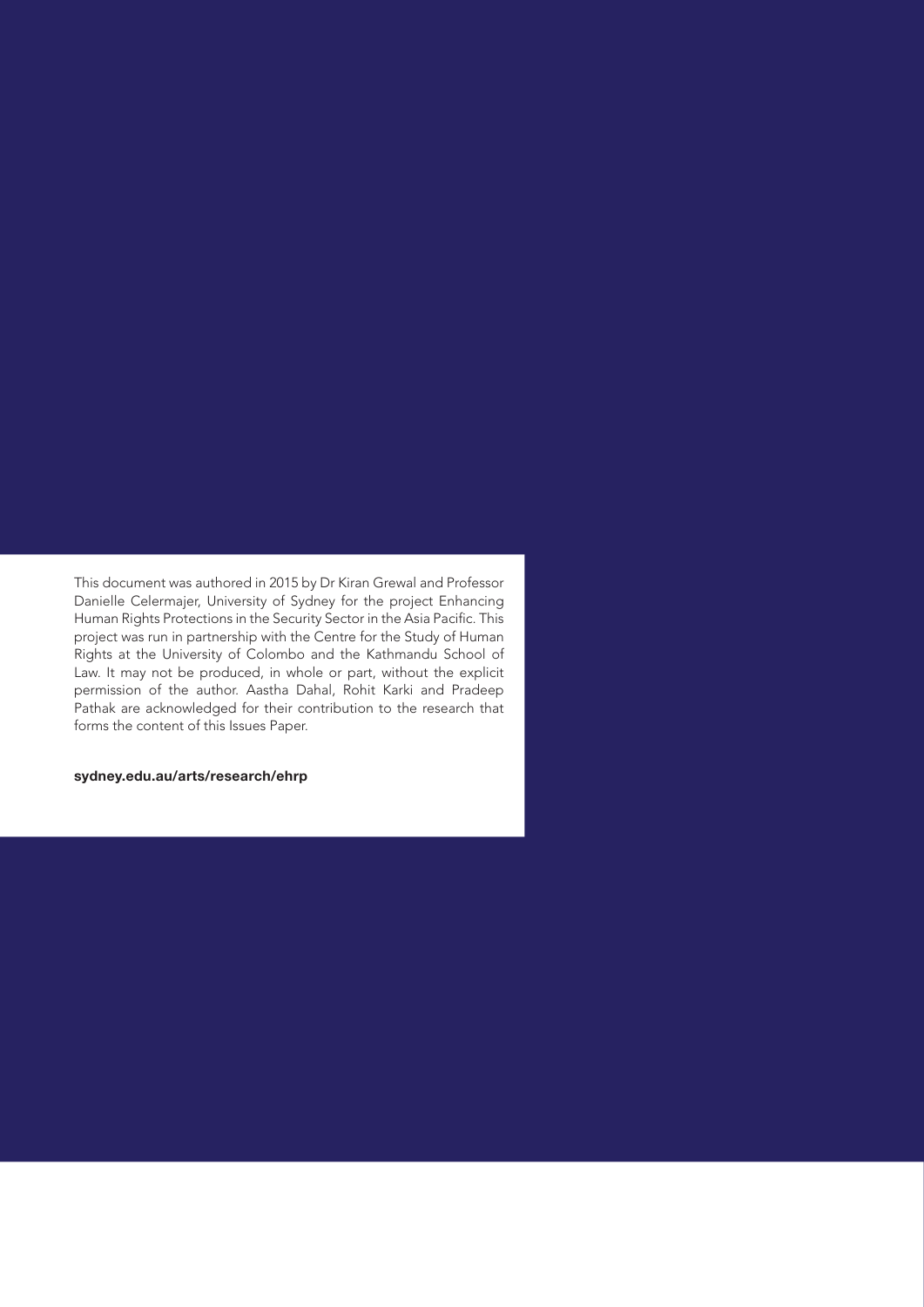## **ISSUES PAPER 4: HUMAN RIGHTS IN THE NEPALI LAW ENFORCEMENT & SECURITY SECTOR**

## **INTRODUCTION**

As we noted in the previous *Issues Paper*, one of the key findings of this project has been the importance of context. In this paper we will highlight what we see to be some of the key factors that create risks of the use of torture amongst Nepali security personnel. We will start with a short discussion of the recent political history of Nepal, which is relevant to situating the Nepal Police and Armed Police Force within a broader social and political context. We will then go on to explore some of the key external and internal factors that our research indicated may lead to torture by these organisations. As with Sri Lanka (discussed in *Issues Paper 3*), these findings are based on interviews conducted with both police/armed police personnel and a range of external stakeholders (government representatives, judges, lawyers, doctors, human rights advocates and academics) as well as a thorough review of existing literature, laws and policy documents. We were also fortunate enough to be granted access to police stations in a number of districts across the country to conduct observations, which greatly enriched the research process.

### **HISTORICAL CONTEXT**

Nepal has experienced a turbulent modern history. Following centuries of autocratic rule, the country began its transition to democracy in the 1990s but the process has been fraught as a result of great diversity, widespread inequality and deep social divisions. As a result Nepal has experienced waves of political violence in the past and continues to face an uncertain future: both of which have had significant impacts on the security sector.

In 1990, following a swathe of protests and the establishment of a pro-democracy movement (the 'Jana Andolan' or 'People's Movement') the country moved from an autocratic state to a multi-party democracy. For many this event marked an important turning point and sparked hope that the social inequality and poverty experienced by much of the population would finally be addressed. However, while the early 1990s created a wave of optimism, the reforms made at this time were insufficient to address the deep socio-cultural inequality and economic disparity. Meanwhile, there continued to be discontent regarding the extent to which the new Constitution truly marked a shift towards more popular sovereignty.<sup>1</sup> As a result a Maoist insurgency movement emerged in the west of the country and a brutal armed conflict was fought from 1996 until 2006 between the Maoists and Nepal's security forces. The armed conflict affected all but two districts of the country and is estimated to have resulted in the loss of more than 13,000 lives and the internal displacement of up to 200,000 people.<sup>2</sup>

With peace finally re-established in 2006, Nepal has once again begun the long process of creating a democratic, representative and stable government, working on economic development to reduce the extreme poverty experienced by many sections of the population and responding to the social divisions along ethnic and caste lines. In 2007 and 2008 an interim constitution and Constituent Assembly were established, to be followed by permanent democratic structures that would – it was hoped – provide redress and better representation to the various different marginalised groups across the country. Again, this process stalled and in May 2012, following months of intense protests and political negotiations the Constituent Assembly was dissolved without a final constitution being agreed upon, the parties deadlocked. Fresh elections were held in late 2013 and a new coalition government was formed between the major political parties. The re-elected Constituent Assembly is now in the process of finalising the new Constitution.

In all of this turmoil, state institutions have clearly suffered. Politicisation, corruption and under-utilisation of resources plague all aspects of the administration and the law enforcement agencies are no exception. While the Nepal Army has managed to maintain its independence and has largely stayed out of state affairs since the end of the armed conflict, the two organisations we have been working with in this project – the Nepal Police and Armed Police Force – have inevitably been impacted by this political context. There are also a range of sociocultural norms and specific organisational factors that have contributed to undermining the ability or willingness of these forces to uphold and promote human rights. In the next section we will highlight a few of the key issues.

 <sup>1</sup> Deepak Thapa and Bandita Sijapati, *A Kingdom Under Siege: Nepal's Maoist Insurgency, 1996–2003*, (Kathmandu: The Printhouse,

<sup>2003), 50-53.</sup> <sup>2</sup> OHCHR, *Nepal Conflict Report: an analysis of conflict-related violations of international human rights law and international humanitarian law between February 1996 and 21 November 2006* (Geneva: United Nations Office of the High Commissioner for Human Rights, 2012), accessed 25 June 2014, http://www.ohchr.org/EN/Countries/AsiaRegion/Pages/NepalConflictReport.aspx;

DFID, DanidaHUGOU and UN, "Access to Security, Justice and Rule of Law in Nepal: an assessment report," (2012), 3, accessed 20 June 2014, http://www.un.org.np/reports/access-security-justice-rule-law-nepal.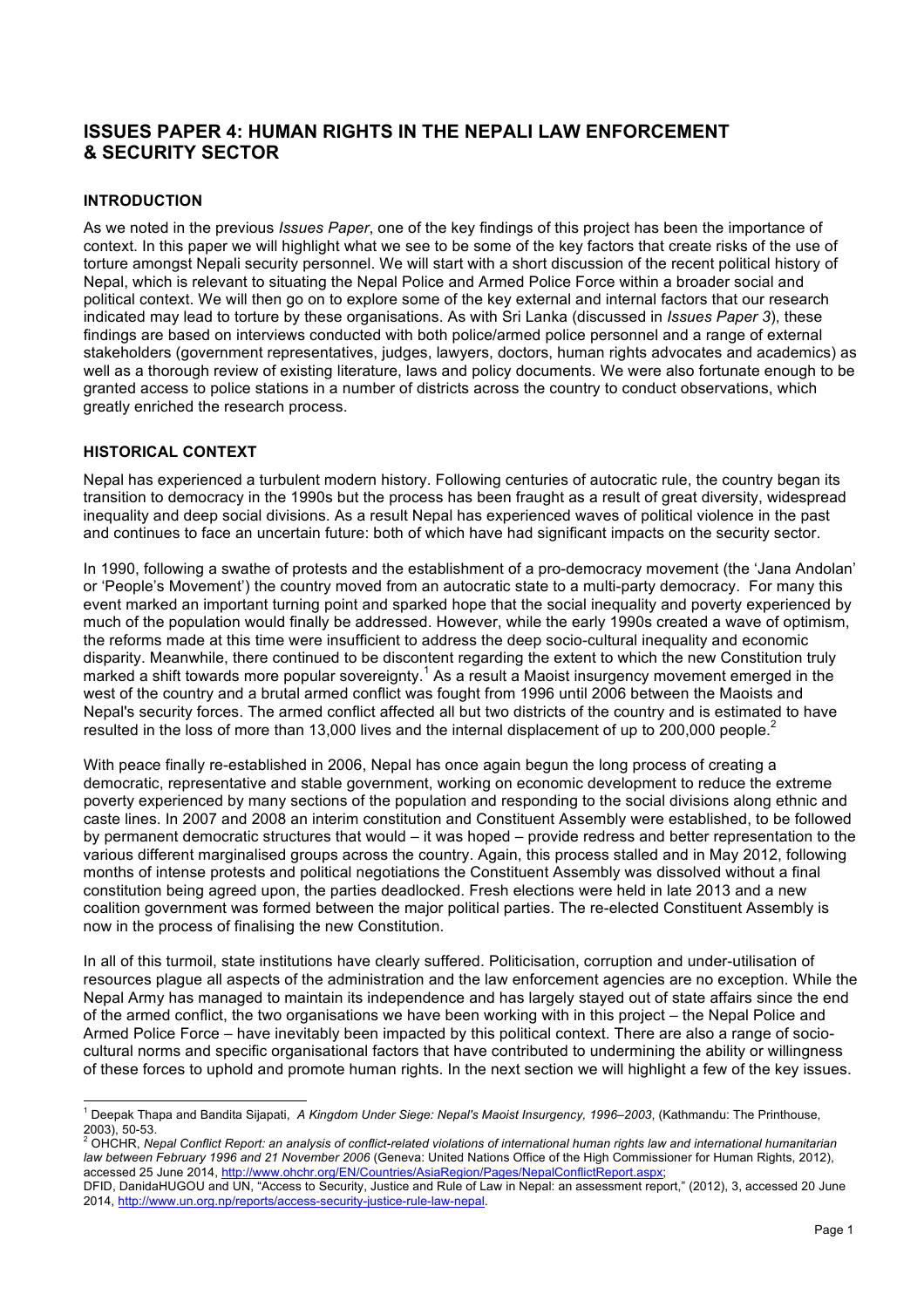### **LEGAL FRAMEWORK**

Nepal is party to all the major international human rights conventions. Domestically both the 1990 Constitution and the 2007 Interim Constitution contained chapters on fundamental rights which include anti-discrimination provisions, basic fair trial rights (Article 14 in the 1990 constitution and Article 24 in the 2007 interim constitution) and a prohibition on preventative detention (Article 15 of the 1990 constitution and Article 25 of the 2007 Interim Constitution) and against torture (Article 14(4) of the 1990 constitution and Article 26 of the 2007 Interim Constitution).3 Moreover the *Nepal Treaty Act 2047 (1990)*, stipulates that any law of Nepal that is inconsistent with a treaty ratified by Nepal is void.<sup>4</sup> However, certain legal reforms remain necessary, in particular (for the purposes of this project), legislation criminalising torture and CIDT. There are also a number of (albeit inadequate) protections contained within criminal procedure laws. For example, Section 9, *Evidence Act 2031(1974)* renders confessions obtained as a result of torture, coercion, undue pressure, threats or promises inadmissible in court. Section 9(1), *Government Cases Act 2049 (1992)* also requires that a lawyer from the Attorney-General's department be present during the interrogation by police of suspects: a provision designed to prevent torture occurring. These procedural safeguards will also be potentially strengthened with the passing of the *Draft Criminal Code Bill and the Draft Criminal Procedural Code Bill 2068 (2011)*, which includes additional provisions requiring judicial and prosecutorial oversight of the criminal investigation process.

While the legislation criminalising torture remains in draft form, there is the *Compensation relating to Torture Act 2053 (1996)* (more commonly referred to as the *Torture Compensation* Act) which prohibits torture (Section 3) and enables courts to award compensation to victims of torture provided they file a complaint within 35 days of either being tortured or being released from detention (Section 5). The Act also provides that courts may order that disciplinary action be taken against the accused perpetrator, although this is a discretionary power (Section 7). The Supreme Court of Nepal has also on occasion acted as a strong proponent of human rights, even though its efforts have been blocked or undermined by a lack of political will.

The scale and severity of human rights violations has indisputably declined since the end of the armed conflict. Out of 222 sample cases studied in a baseline survey of the criminal justice system in 1999, 69% of detainees reported experiencing inhumane treatment and being tortured during police detention,<sup>6</sup> while the legal aid and advocacy organisation Advocacy Forum report in 2014 reveals 16.7% of detainees complained of incidents of torture or other cruel, inhuman or degrading treatment during their detention, a reduction from 22.3% in 2012. This clearly shows that there is a gradual reduction of incidents of torture in Nepal. Nevertheless, the overall consensus is that significant work remains to be done. A recent report on the justice sector noted, 'the state of security, justice and rule of law continue to remain primary challenges in Nepal<sup>'.8</sup> Meanwhile in 2011 the World Bank noted that while the 2007 Comprehensive Peace Agreement had achieved an end to the armed conflict, 'violence between political rivals, quasi-political extortion, and criminal gang activity have increased markedly since the civil war'. $9$  The report went on to identify the following as the key security issues in Nepal:

- Mistrust of security forces;
- Cultures of impunity;
- Legacy of violence and trauma;
- Lack of legitimate security presence.<sup>10</sup>

<sup>&</sup>lt;sup>3</sup> For a full version of the 2007 interim constitution in English see http://www.wipo.int/wipolex/en/text.jsp?file\_id=189180, accessed 30 June 2014. For a full version of the 1990 Constitution see http://www.supremecourt.gov.np/pages.php?d=lawmaterial&f=constdef2047, accessed<br>30 June 2014.

<sup>30</sup> June 2014. 4 Redress and the Asian Legal Resource Centre, "Torture in Asia: The law and practice," *Special edition of Article 2* 12, no. 2 (2013): 9, accessed 3 July, 2014, http://www.redress.org/downloads/publications/A2\_V12%20N3\_online.pdf;

Asian Human Rights Commission, "The State of Human Rights in Nepal in 2012," *AHRC-SPR-007-2012* (2012), accessed 2 July 2014, http://www.humanrights.asia/resources/hrreport/2012/AHRC-SPR-007-2012.PDF/view; Advocacy Forum, "Held to Account. Making the Law work to fight Impunity in Nepal," (2011), accessed 3 July 2014,

http://www.redress.org/downloads/publications/Nepal%20Impunity%20Report%20-%20English.pdf; American Bar Association, "Human Trafficking Assessment Tool Report for Nepal," (2011), accessed 3 July 2014,

er the production of the paper of the second of the production of the production of the control of the change i<br>http://www.americanbar.org/content/dam/aba/directories/roli/nepal/nepal\_human\_trafficking\_assessment\_report\_2 investigate allegations of serious human rights violations including torture and enforced disappearances against Colonel Basnet in 2007.<br><sup>6</sup> Center for Legal Research and Resource Development (CeLRRd), Analysis and Reform

<sup>(</sup>Kathmandu:CeLRRd, 1999), 106.

Advocacy Forum-Nepal, "Promising Developments Persistent Problems: Trends and Patterns in Torture in Nepal during 2013", 2014, 1, accessed 02 August 2014, http://advocacyforum.org/downloads/pdf/publications/torture/promising-development-persistent-problems.pdf.<br><sup>8</sup> DFID, DanidaHUGOU and UN, "Access to Security," 3.

<sup>9</sup> The World Bank, "Conflict, Security and Development," *World Development Report 2011* (Wahington DC: The World Bank, 2011), 55,

accessed 1 July 2014,

http://web.worldbank.org/WBSITE/EXTERNAL/EXTDEC/EXTRESEARCH/EXTWDRS/0,,contentMDK:23256432~pagePK:478093~piPK:477 627~theSitePK:477624,00.html

Ibid., 135.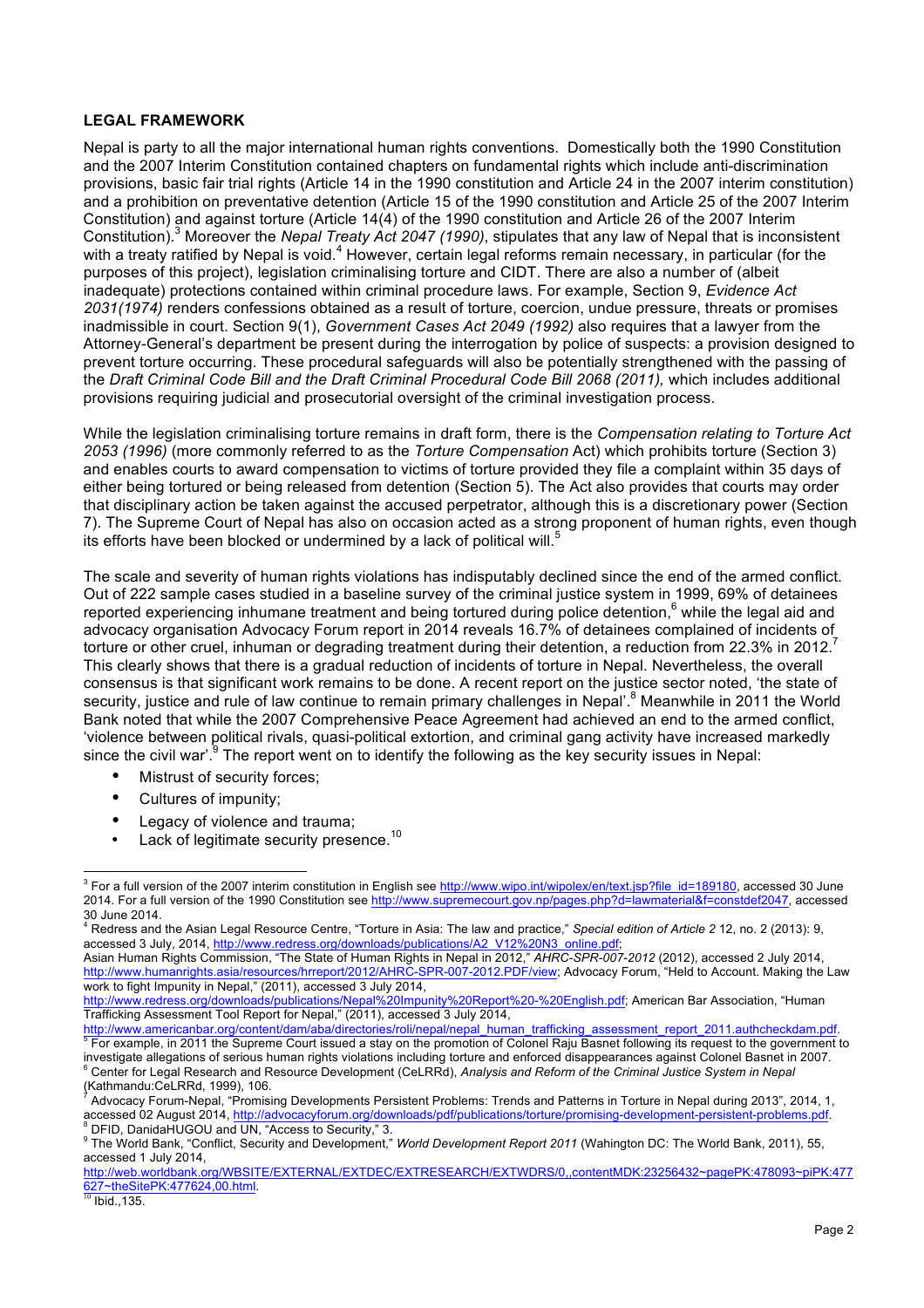Another evaluation concludes:

"The aftermath of conflict in Nepal, as is the case in many countries which have experienced similar turmoil, has witnessed a residual continuation of a general disregard for law and order on the part of some elements of society, politically motivated criminality, ineffectiveness of state institutions, the impunity of powerful actors and insecurity for large sections of the citizenry." 11

These problems are exacerbated by a number of other socio-cultural factors that impede the protection and promotion of human rights.

## **NORMALISATION OF VIOLENCE**

Nepal retains the legacies of having been a militocracy until 1951<sup>12</sup> and an authoritarian state until 1990. The routine use of violence and humiliation against suspected and actual criminals has a longstanding history and, according to some commentators continues to be widely viewed as a legitimate form of punishment.<sup>13</sup> Added to this, the widespread brutality of both the insurgency and counter-insurgency<sup>14</sup> has led to a certain normalisation of violence in ordinary peoples' lives.

According to the UN Office on Drugs and Crime (UNODC), Kathmandu recorded the highest murder rate relative to its population in Asia in 2005 and 2006.<sup>15</sup> While this has declined since the end of the armed conflict, the Terai region of the country (bordering India) remains a site of intense social and political unrest.

Madhesi movements have continued to use both political and violent means to protest the traditional exclusion and disadvantage of this ethnic group (most notably in the form of the *'TeraiAndolan*' which made the demand for an ethnic-federal structure with the right to self determination for the states in 2007), while cross-border smuggling and other illegal activities mean levels of crime remain high. In identifying a shift in sites of violence from the 1990s (when it was concentrated in the middle hills) to the mid-2000s (when it has been focused in the southern Terai), the World Bank reports: "insecurity in Nepal has evolved from a Maoist insurgency to opportunistic violence and criminality. This sense of lawlessness is most clearly manifest in the southern Tarai region, where the government has identified more than 100 violent groups and criminal gangs."<sup>16</sup> This makes the job of policing in these regions extremely difficult.

The World Bank also identifies a variety of forms of violence that persist in Nepali society ranging from localised violence around land and ethnic separatism to party-related extortion and organised crime, human and drug trafficking.<sup>17</sup> Patterns of violence are also intimately connected with corruption. In 2011 Nepal was ranked 146th out of 178 countries by international anti-corruption organisation Transparency International and an article in the *Economist* in the same year identified, "[r]ampant corruption, at all levels of government, […] becoming the definitive characteristic of the country's rocky transition to peace, after a decade long civil war." <sup>18</sup> Corruption reinforces most people's lack of faith in state institutions and contributes to unethical practices by state actors. Internationally, the relationship between corruption and torture has been identified by a number of observers<sup>19</sup> and this argument has also been made by expert commentators with specific reference to Nepal.<sup>20</sup>

<sup>&</sup>lt;sup>11</sup> DFID Danida HUGOU and UN, "Access to Security," 44.<br><sup>12</sup> Dhruba Kumar, "Civil-Military Relations in a Democratic Constitution: Legacy and Lessons" (paper presented at the UNDP national conference on

<sup>&#</sup>x27;Systems of Government', Lalitpur, December 18-19, 2007). <sup>13</sup> American Bar Association Rule of Law Initiative, *Assessment report on National Forensic Practices to govern the Forensic Investigations in Nepal* 

For a detailed account of the alleged violations of human rights and international humanitarian law committed by the various parties to the conflict during the war see OHCHR, 'Nepal Conflict Report: an analysis of conflict-related violations of international human rights law and international humanitarian law between February 1996 and 21 November 2006', October 2012, accessed 20 June 2014,<br>http://www.ohchr.org/EN/Countries/AsiaRegion/Pages/NepalConflictReport.aspx.

UNODC, 2011 Global Study on Homicide: Trends, Context, Data (Vienna: United Nations Office on Drugs and Crime, 2011), accessed 20 June 2014, http://www.unodc.org/documents/data-and-analysis/statistics/Homicide/Globa\_study\_on\_homicide\_2011\_web.pdf.<br><sup>16</sup> World Bank, "Report on Conflict," 91.<br><sup>17</sup> World Bank, "Report on Conflict," 92.<br><sup>18</sup> Cited in DFID, Dan

Economics and Political Science. 2012), 298-313. Basil Fernando of the Asian Human Rights Commission made a similar observation in relation to the Hong Kong experience: Telephone interview with Basil Fernando, Asian Human Rights Commission, 28 February 2014.<br><sup>20</sup> Dhungana identifies a number of examples of how corruption fuels police torture, such as the involvem

violence against members of the public, street vendors and street children in exchange for money and goods: Saferworld, Policing in Nepal: A *collection of essays (I ondon: Saferworld, 2007)*, 2 and 36, accessed 3 July 201 collection of essays (London: Saferworld, 2007), 2 and 36, accessed 3 July 2014, http://www.saferworld.org.uk/resources/view-resource/ in-nepal. The 2010 International Alert report on Bara District also included civil society allegations of the police extorting money from cannabis growers: *International Alert , Security and Justice from a District Perspective: Bara (International Alert: 2010), accessed 30 June 2013,*  http://www.international-alert.org/ourwork/themes/security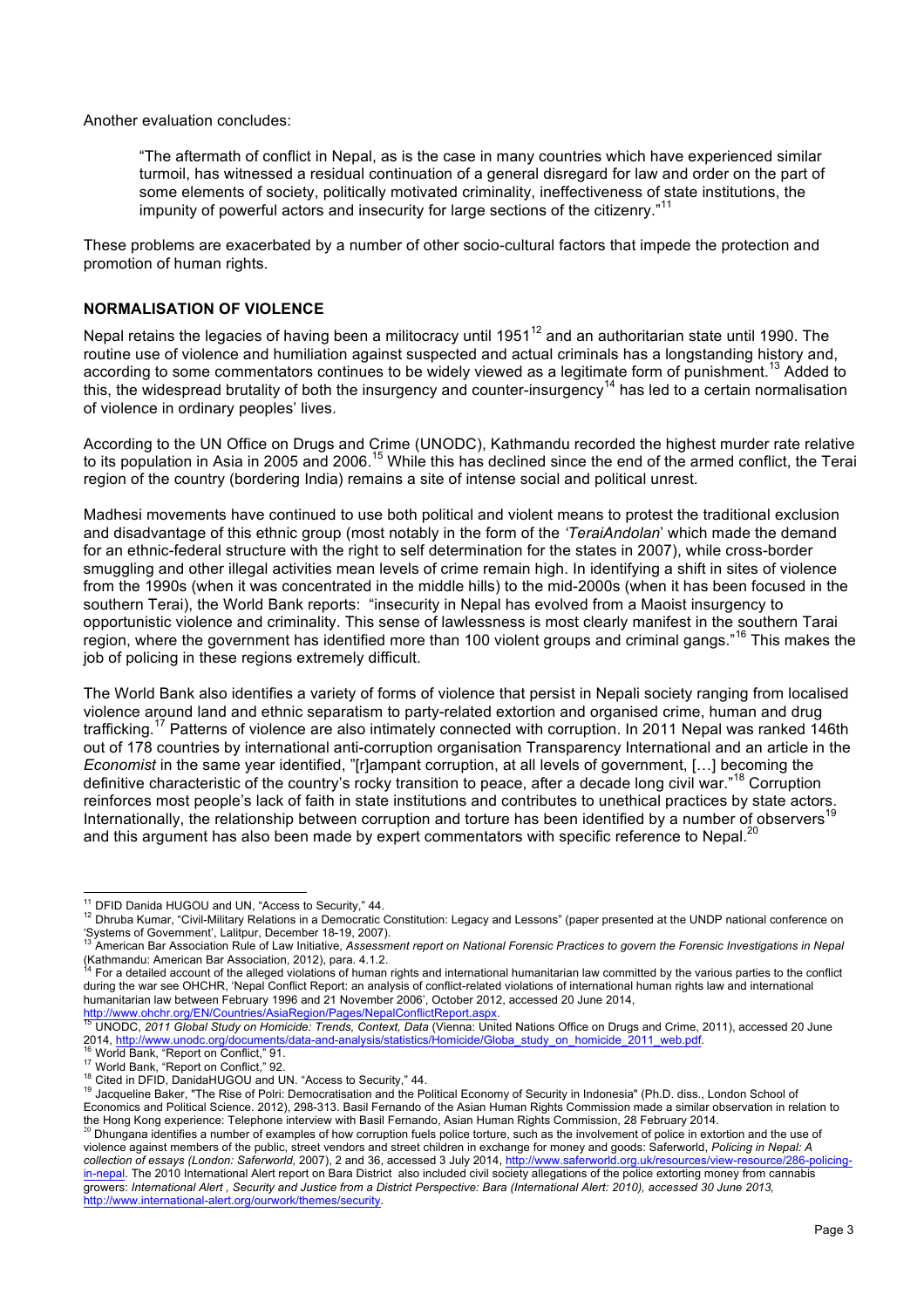Furthermore, the continued resort to violence by different factions in Nepali society both contributes to and further exacerbates punitive community norms around discipline and justice.

## **SOCIETAL EXPECTATIONS**

It was widely reported to us by both police personnel and members of civil society that there is a social expectation that the police will use force against 'criminals' and 'bad people'. We also had occasion to observe this during our visits to police stations. For example, on one occasion a civilian in a police station stated: 'For these types of thieves, legal action is not appropriate. You have to hit them on the hands'. On another occasion we witnessed two thieves being brought into the police station. They had been badly beaten by members of the general public and rescued by the police. We were told by Police officers that this is not an infrequent occurrence.

In her study of police encounters<sup>21</sup> in India, Julia Eckert made two interesting findings:

"That the general public both expected and justified 'encounter killings' on occasions where they saw them as a tactic "to make up for the deficiencies of law and legal procedures"; and That it was an, "open secret that encounter killings do not just occur out of an immediate need for selfdefense [by Police], but also in the context of a larger conception of social (self-) defense."<sup>22</sup>

A similar sentiment exists in Nepal and indeed we have been told of particular 'hero' police officers who have been implicated in encounter killings and who have been celebrated by the community as a result. While from an external perspective such attitudes may seem highly problematic, it is important to recognise how they make sense within the context of a criminal justice system which is widely viewed as inadequate at best and unjust at worst. Indeed, one of the key arguments that this project makes is that those seeking to address human rights violations need to understand the context in which such actions make sense to those who commit them, or the way in which they are correlated with other aspects of individual perpetrators' social and political worlds.

Aside from this public endorsement of vigilante style justice, we have also found a certain ambivalence amongst judicial and government officials towards the use of violence by members of the police. It seems that for many this is simply an inevitable part of the job of police officers. For example, one retired senior bureaucrat expressed concern about the implications of prohibiting torture for the police 'doing their job' because, unlike in 'Scandinavian countries' people in Nepal did not have full trust in the government and the system and would therefore not freely admit when they had done the wrong thing. This made it necessary to use other means to make them talk:

"In developing countries, a thief is detained, everyone knows he did it but he won't admit it unless he is beaten. If we say torture or beating shouldn't happen he wouldn't say he did it. It is required but to a lesser extent. But Police can abuse this power. If a DSP doesn't like me he can arrest and torture me. This is the negative aspect. If we follow Scandinavian countries we cannot manage our law and order, Rule of Law. There people feel proud to pay tax to the government. But here people feel proud not to pay tax! How can we then get by without torture?"<sup>23</sup>

The fact that victims of torture are so infrequently granted compensation by the courts and when they are, receive very small amounts<sup>24</sup> and that courts have very infrequently used their power under S7, *Torture Compensation Act* to order departmental disciplinary action,<sup>25</sup> may suggest that a similar view is held by judges. Further evidencing this, Redress and Advocacy Forum have reported one case where an Appeal Court upheld a finding of torture under the *Torture Compensation Act* and the award of compensation, but overturned an order for departmental action against the perpetrators on the grounds that to do so would 'hamper the work of police'.<sup>26</sup>

<sup>&</sup>lt;sup>21</sup> This is the rather euphemistic name used in South Asia to describe extrajudicial killings committed by the police of criminal suspects.<br><sup>22</sup> Julia Eckert, "The Trimurti of the State", Working Paper No. 80 (Halle/Saal

<sup>24</sup> Non-governmental legal aid organisation Advocacy Forum reports that of the 96 cases they have filed under the Torture Compensation Act, only 17.7% have been successful: Mandira Sharma, Ingrid Massagé, and Kathryn McDonald, "Lawyer's Intervention at Pretrial Stage Helps to Prevent Torture, Illegal Detention and Other Human Rights Violations: Experiences of Advocacy Forum – Nepal," *Journal of Human Rights Practice* 4, no. 2

Advocacy Forum reports that courts have only ordered departmental action against officers found to have committed torture in 3.7% of cases: Sharma, Massagé and McDonald, "Lawyer's Intervention," 261. Torture victim support organisation CVICT similarly told us that in many cases, even though judges rule that victims have been tortured they do not make any order requiring departmental action: interview with Tika Pokharel, Kathmandu, 29 May 2011.

Judgment of the Appellate Court, Biratnagar, 2 June 2011, on appeal from the order of the District Court, Morang, 29 March 2010: see Redress et al., "Torture in Asia," fn. 669.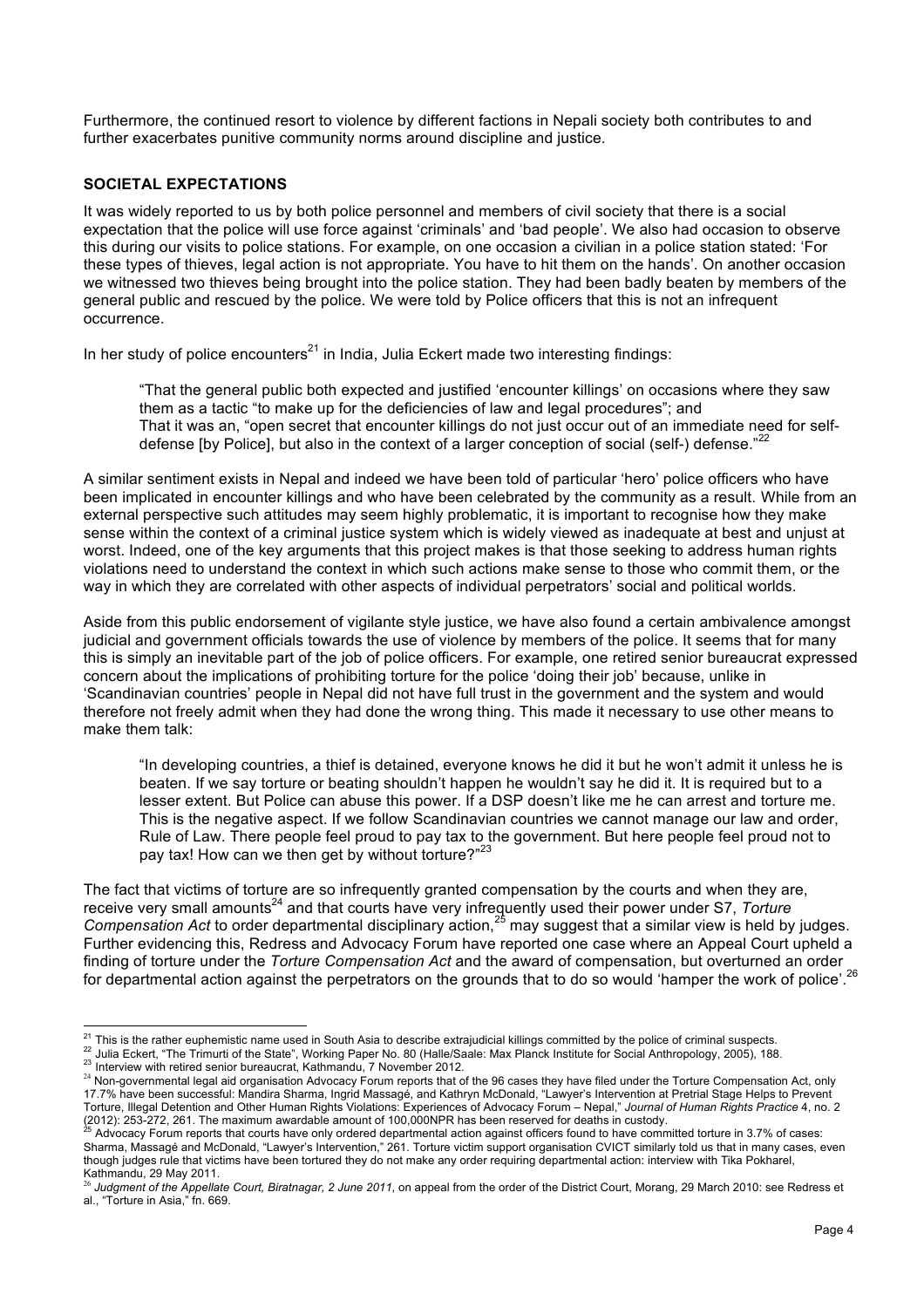Torture victims' rights association Centre for Victims of Torture (CVICT) also told us that they saw the reluctance on the part of judges to ask whether juvenile detainees in particular had been tortured as a major obstacle to prevention.<sup>27</sup> Meanwhile, in the districts in Nepal - as with provincial postings in Sri Lanka – the close relationships between the Chief District Officer, senior police officers, medical professionals and lawyers mean that there is a common interest to support each other. This makes it very unlikely that anyone will be openly critical of the other.

Alongside these socio-cultural attitudes to 'justice' and 'discipline', broader social inequality can also have a significant impact on both the actions and perceptions of security sector personnel. This is exacerbated by the persistence of a very explicit and firmly entrenched adherence to the caste system in Nepal. It is therefore unsurprising that the deep social divisions in Nepali society are identified by many as increasing the risk that certain sections of the community face of experiencing violence at the hands of the police.

### **THE PROBLEM WITH 'DIGNITY'**

At the core of much human rights discourse is an appeal to the notions of 'inherent human dignity', 'equality' and 'justice'. Such appeals are made in part because it is believed that these concepts are not only desirable but have a universal appeal and relevance. Our research in Nepal and Sri Lanka has shown that while there is broad endorsement of these concepts in the abstract, the specific ways in which they are understood and applied can vary greatly.

In Nepal everyone we interviewed was in agreement that torture was wrong and amongst the key reasons was that it is a violation of human 'dignity'. However it became clear that the concept of 'dignity' itself needed to be further explored to understand how such sentiments could co-exist with violent practices. First, as in Sri Lanka, we found that a belief in the importance of 'dignity' was often accompanied by distinctions between 'respectable' society and 'criminals': a factor which explains why the homeless, drug addicts and juvenile delinquents are often the targets of police violence. This is also mirrored in Rachel Wahl's research on Indian police officers' attitudes to human rights:

"The Police officers interviewed for this study believe that what matters is bodily harm, to whom and for what reason, rather than preventing bodily harm per se. In contrast to the universal conception of the human embodied in the human rights movement, officers believe that there are different types of people who deserve and require different treatment, represented by distinctions such as between "hardened" and "regular" criminals. As such they draw from a conception of justice based on each person getting what they "deserve" rather than on the equal protection of inalienable rights to be free from harm."<sup>28</sup>

This is further compounded in the South Asian context by the persistence of caste ideology, which continues to assign individuals to different positions in the social hierarchy based purely on their birth. In Nepal, the assertion within human rights approaches of the fundamental equality of all human beings must contend with the fact that in parts of the country those belonging to the *dalit* community continue to face restrictions on their access to public space. Similarly, women who are menstruating are relegated to sleeping in cowsheds. This is because both groups are seen as 'contaminated'. These social and cultural norms inevitably undermine human rights messages about the inherent equality and dignity of all, or perhaps more accurately, they refract them through a set of understandings so that they mean something very different to what an outsider takes them to mean.

It is therefore unsurprising that public perceptions studies done with members of the Nepali community have repeatedly found that poor, low-caste and female members of society have the most negative experience of dealing with the police.<sup>29</sup> Furthermore, human rights organisations have recorded higher rates of torture where accused persons are from a low-caste or ethnic minority.<sup>30</sup> The lack of representation of many ethnic and lower caste groups in senior positions in the government and security sector works to further alienate many members of the community.<sup>31</sup>

l

 $^{27}$  In an effort to shift this attitude, Advocacy Forum has been lobbying for the establishment of a practice among judges of asking suspects whether they have been tortured. However, as we have learnt in Sri Lanka, this is still unlikely to be effective given the fear detainees have about being returned to police custody.

<sup>&</sup>lt;sup>8</sup> Rachel Wahl, "Learning Norms or Changing Them? State Violence, State Actors, and Human Rights Education in India", Comparative and *International Education Society Annual Meeting Paper*. New Orleans: March 19, 2013, 14-15.

<sup>&</sup>lt;sup>29</sup> Karon Cochran-Budhathoki, US Institute of Peace, *Calling for Security and Justice in Nepal: Citizens' Perspectives on the Rule of Law and the Role of the Nepal Police* (Kathmandu: Shabdaghar Offset Press, 2011), 65, accessed 30 June 2014,

www.usip.org/files/resources/**Security\_and\_Justice\_in\_Nepal.pdf**. 30 sharma, Massagé and McDonald, "Lawyer's Intervention," 255. 31 World Bank, "Report on Conflict," 91.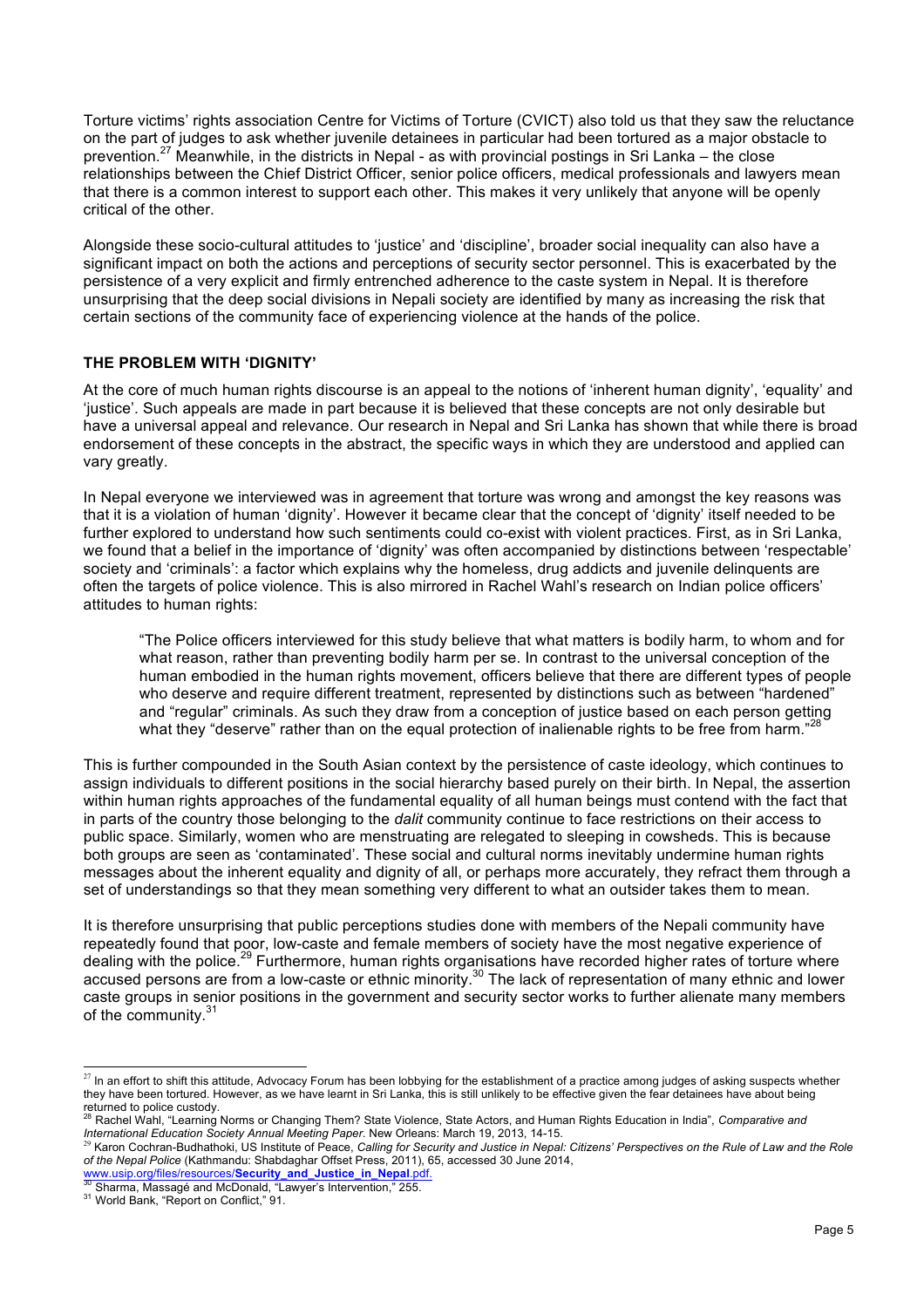The persistence of deep social inequality also increases the risk of social conflict, $32$  which in turn makes policing more difficult. As mentioned above, this was a root cause of the armed conflict and remains unaddressed. This has been witnessed most obviously in the ongoing problem of *bandh* or strikes which frequently cripple parts of the country and sometimes Kathmandu city and place great pressure on both the police and armed police (discussed further below).

In the next section we will examine how these external factors have impacted on the particular organisations with whom we have been working. As the history, role and responsibilities of the Nepal Police and Armed Police Force<sup>33</sup> overlap to an extent they will be treated together here. However, where appropriate organisation-specific observations will be made. Also, given the Nepal Police's more extensive range of duties and more direct relationship with the general public more discussion is dedicated to this organisation.

## **ORGANISATIONAL FACTORS**

Both Nepal's political history and the ongoing transition the country is facing have been identified as having a significant impact on the occupational culture of the Nepal Police (and by extension, the APF). In particular, in the context of the transition of Nepal from a unitary, constitutional monarchy country to a federal republic, it has become imperative for the security and law enforcement organisations to make a substantial leap from being agents of the Monarch to being agents of the State.<sup>34</sup> It has been long understood that these forces are there to serve the interests of those in power rather than the community as a whole. Structurally, there has never been a culture of civilian oversight over security forces.<sup>35</sup> This history has impacted on public responses to the police: on the one hand the population see them as an institution to be respected and obeyed. On the other, there is a certain mistrust because the police are assumed to serve the authorities rather than the general public. As described in *Issues Paper 3* in relation to Sri Lanka, this lack of trust becomes a vicious cycle whereby police are frustrated by the lack of cooperation by the general public and use coercive means to elicit information which in turn further builds distrust; we will return to this issue shortly.

The Nepal Police's experience during the armed conflict – when they were often targets for Maoist attacks – has also left an impression of the police being weak and incapable of ensuring their own or the community's security. Due to incidents involving the abuse of police by political party members going unpunished, this view persists.<sup>3</sup> Meanwhile those at the lower ranks of the organisation may also be subject to the caste, class and ethnic discrimination described above as a widespread through Nepali society. In many ways these factors reinforce Beatrice Jauregui's argument in relation to the Uttar Pradesh police in India: that they occupy a contradictory place of being on the one hand empowered through their legitimate right to use force and on the other remaining disempowered in relation to other political and social actors. It seems from our research that this contradiction is perceived to contribute to stress-related violence committed by individual officers who feel helpless and disrespected in many situations and seek to over-compensate when they are able to exert authority over others through violence.

Commentators have argued that key changes to the organisational culture of the Nepal Police will only be possible if and when those within the organisation:

- Shift the role that the organisation plays, away from serving the interests of the State toward a public service ethos;
- Reframe the goals of the organisation, toward meeting citizens' needs through providing a capable, accountable and responsive service;
- Rethink how people in the organisation will work together to achieve these goals, including having a workforce that is representative of the community that it serves and that is appointed and promoted on merit.<sup>37</sup>

<sup>&</sup>lt;sup>32</sup> 'While there is a consensus belief that a return to widespread violence and political disorder is highly improbable, the fact remains that many of the drivers of conflict remain unaddressed and unresolved: DFID, Danid

The Armed Police Force was established in 2001 as a direct result of the pressure that had been placed on the Nepal Police by the Maoist insurgency. Its personnel were recruited from the army and, to a lesser extent the police, and its primary role was counter-terrorism and combatting organised crime. Since the end of the armed conflict the APF's role has been primarily border and VIP security, riot control and disaster management.

<sup>&</sup>lt;sup>34</sup> DFID, DanidaHUGOU and UN, "Access to Security," 29; Saferworld, *Policing in Nepal,* 2 and 36.<br><sup>35</sup> Kumar, "Civil-Military Relations," 1.

<sup>36</sup> See for example an incident involving the assault of an ASI by a Maoist in Rusawa: International Alert, *Security and Justice from a District*  Perspective: Rusuwa (International Alert, 2012), 9 accessed 30 June 2013, http://www.international-alert.org/ourwork/themes/security.<br><sup>37</sup> DFID, DanidaHUGOU and UN, "Access to Security", 29.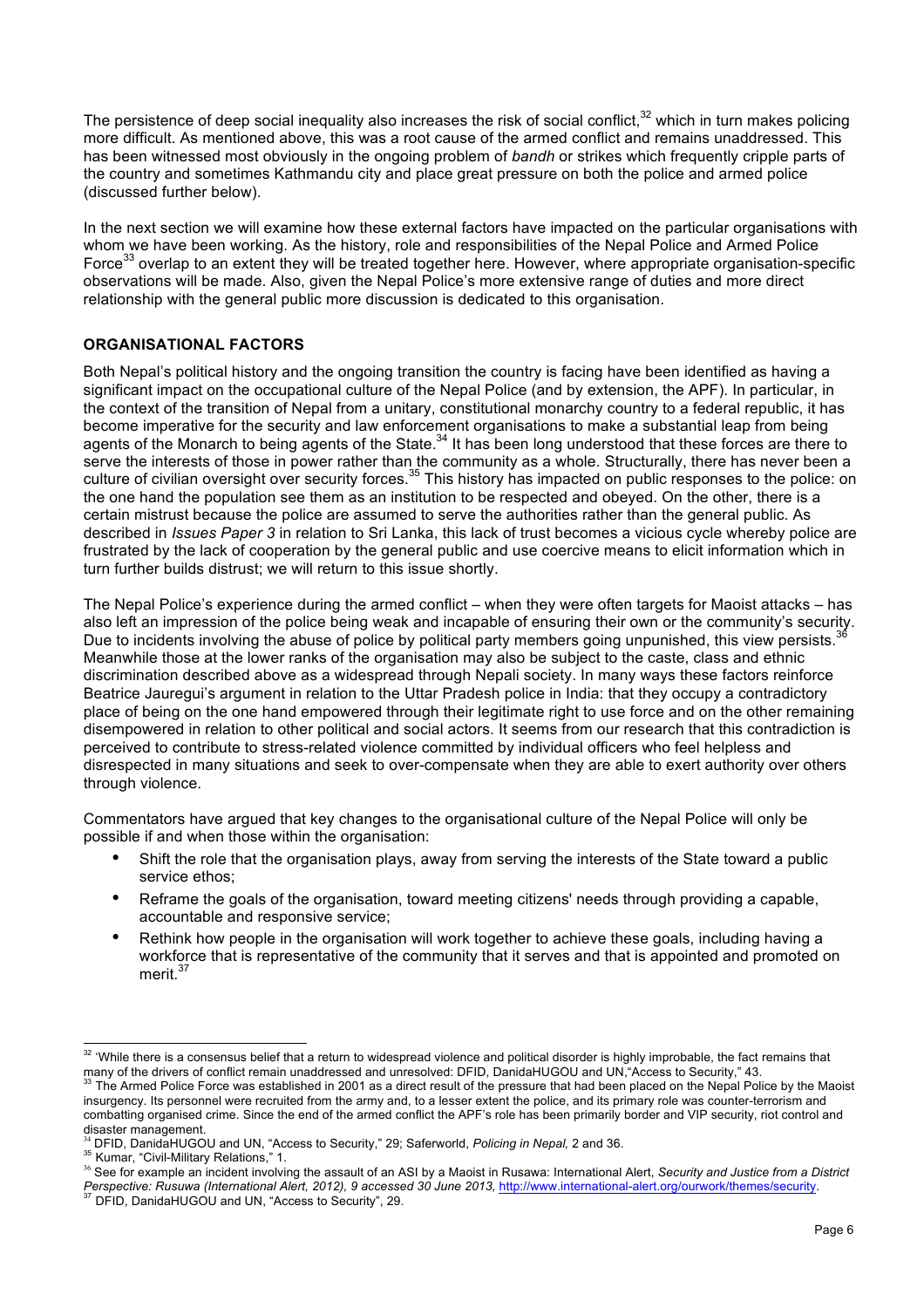Many of these issues are recognised by police authorities in Nepal and they have been admirably open to engagement. There have also been a number of preliminary steps taken to addressing some of the problems from within the organisations. For example in October 2012 the then newly appointed IGP issued a one year action plan based on ten institutional priorities which, among others, included:

- Transparency and accountability in service delivery;
- Reforming police conduct, behaviour and professionalism;
- Promoting police public partnership for maintaining peace and security;
- Applying evidence-based decision system;
- Addressing internal grievances;
- Systematising promotion and transfer by applying a transparent, scientific methodology based on an evaluation of work performance;
- Encouraging public-police partnership for peace and security;
- Effective protection and promotion of human rights; and
- Institutional and legal reforms in the police force.

The action plan specified that every police office with an officer in charge of DSP rank or above in charge will have a public relations officer and the concept of 'Service With Smile' and 'equal respect and honour to all' would be enforced. Likewise, Internal Recommendation Committees were to be formed to make various policy and administrative decisions of departments fair and transparent. The plan also envisaged a victim-friendly police service, the expansion of the Human Right Cell and aimed to redefine personnel attitudes while dealing with the public as well as applying a 'zero tolerance' policy against unlawful conduct of police employees. Senior police personnel from both the Nepal Police and the Armed Police Force have also been extremely supportive of our project and many of the Nepali HRPFs are conducting projects aimed at directly addressing the specific issues identified above.

We asked an array of actors in Nepal including members of the Nepal Police and Armed Police Force themselves what they thought were the main causes for the use of torture by security personnel. They identified the following factors as primary contributors:

- Lack of resources to conduct effective investigations;
- Stress and job dissatisfaction;
- Inadequacies in the justice system:
- Political interference.

## **LACK OF RESOURCES**

It was overwhelmingly reported by our own interviewees that a lack of basic resources increases the risk of police and armed police personnel using violence as a means of maintaining order and/or investigating crime.

One of our police interviewees explained the problem very clearly:

"The problem is with the equipment we have for evidence collection. When the British trained us back then they gave us fingerprinting powder. When it ran out, the government did not fund us to purchase more powder. The Danish then gave us funding for this powder. Now the Chinese have given us fingerprinting powder. The problem is our labs cannot test this powder. It is sitting in that suitcase there. In terms of collection of blood samples for example, we were taught using special tubes. Now we no longer have these tubes so we collect samples with cotton. We have to improvise."<sup>38</sup>

Nepal currently has only two forensic laboratories, both located in Kathmandu.<sup>39</sup> These laboratories are under constant strain due to a lack of resources and there are significant problems associated with transporting forensic evidence collected outside of Kathmandu Valley due to both Nepal's mountainous geography and poor roads.<sup>40</sup> This lack of the most basic equipment, we were told, means police often feel they have no choice but to return to traditional methods of criminal investigation, namely obtaining confessions through the use of force.

<sup>&</sup>lt;sup>38</sup> Mid-rank officer, Nepal Police, Chitwan, February 2013.<br><sup>39</sup> The Central Police Forensic Science Laboratory in Maharajgunj, operated under the Criminal Investigation Department (CID) of the Home Ministry and the National Forensic Science Laboratory at Khumaltar, operated under the Ministry of Science and Technology: American Bar<br>Association, "Assessment report".

American Bar Association, "Assessment report".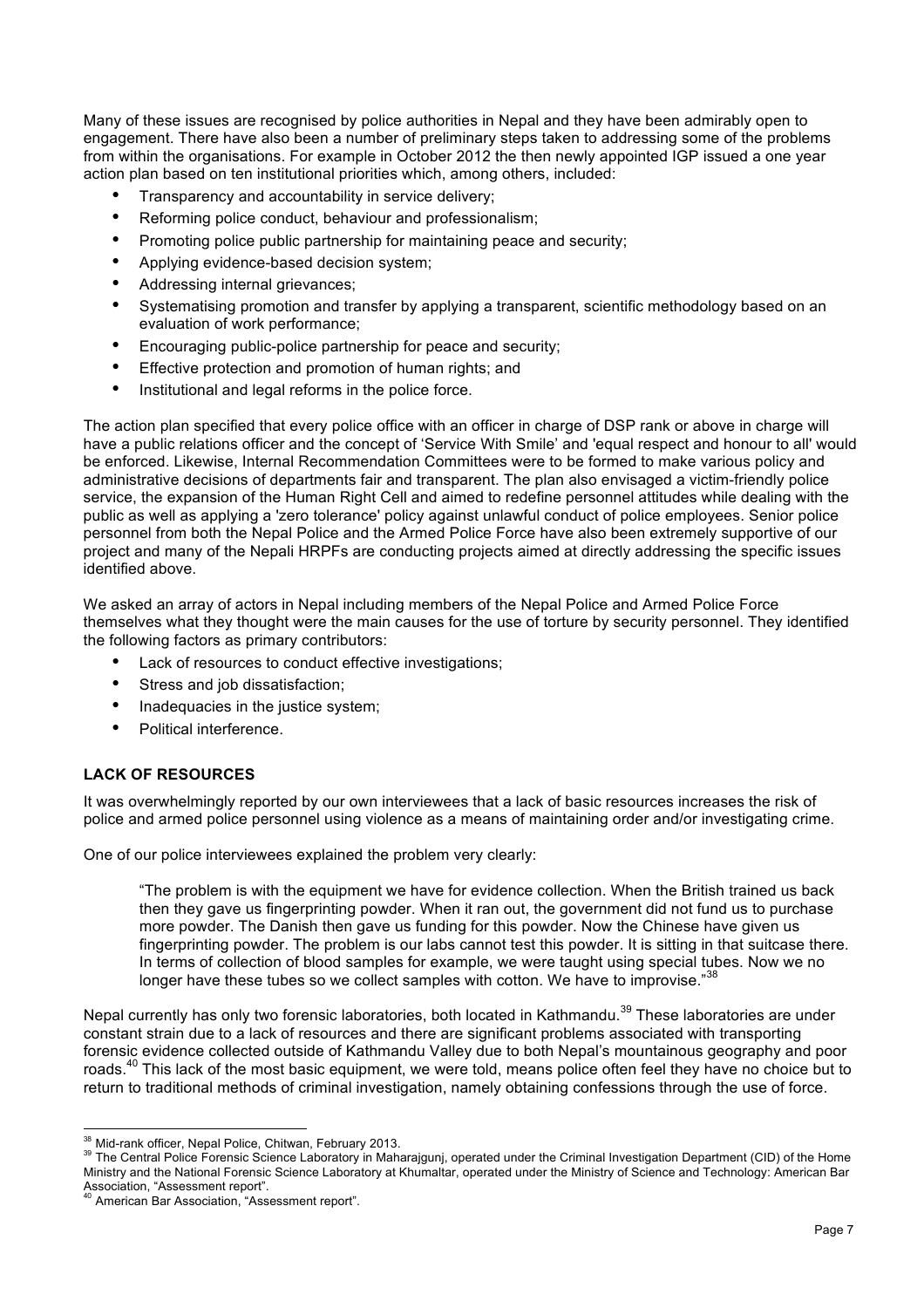Surveys of the criminal justice system done over a decade ago remain sadly accurate reflections of the current situation where police remain under-skilled and under-equipped to conduct crime pattern analysis and assessment, lack specialist skills in criminal investigation and the ability to securely manage evidence. Thus investigation remains focused on obtaining confessions.<sup>41</sup>

Aside from physical resources, there also remains a shortage of human resources. Experts have identified insufficient numbers of police and police posts in rural areas as undermining law enforcement and justice efforts.<sup>42</sup> As a result of this, police expressed frustration about the impossible situation they felt they were in, on the one hand being inadequately supported to do their job well and at the same time having to face community anger as a result:

"We lack infrastructure. There is even a lack of human resources. Two people have to attend eight phones. There are so many case sites we have to reach but enough vehicles are not provided. When we reach the crime scene late, we have to face public scolding while the reason for delay is lack of resource."<sup>43</sup>

Aside from the lack of resources affecting the police's ability to do their duty, it also means they experience their work as extremely stressful. Aside from extremely difficult working conditions (which often include a lack of basic facilities such as toilets), all police reported being required to work seven days a week. They told us that there is no certainty of their shift hours and they have to make arrangements with each other to cover shifts if they want to take time off. This makes them resentful towards what they perceive as the human rights community's bias:

"We are on duty 24 hours a day by law, where is our human rights? ...I was watching a news clip of a riot. They showed how protestors got injured but nobody shows the injuries the police sustained. One police had his teeth broken, the other the arm, another had injuries to the head." 44

Indeed many of our interviewees from both the Nepal Police and the Armed Police Force identified situations such as protests and *bandhs*as creating a high risk for violence: partly because personnel are provoked by aggression from the crowd and partly because they feel stressed and ill-equipped to handle the situation without resorting to violence. Even in normal, day-to-day policing the stress of the working environment has negative impacts on police morale and can lead them to taking out their aggression and frustration on members of the public. A Nepali member of civil society reported similar conclusions based on his visits to police stations:

"The reasons for occasional physical torture also include their [police] living conditions: their rations, working hours, their barracks, offices, and kitchen... it [torture] is no more institutional policy, but could happen due to an individual's arrogance or frustration from their job. There is a limited environment for generating new ideas and thoughts in policing job [sic]. The physical condition of their facilities are worse and does not meet minimum standards for living. I have seen the sleeping quarters and kitchens of police officials, including senior officers. One of the senior officer's residence when you look at the ceiling and it can cave in anytime. Just imagine then the conditions that the junior ranks and constables live. They sleep in spaces that resemble fallen bunkers. In few years back, I had opportunity to visit a police facilities in Kailali. The barracks were located inside the District Police Office, and the floors of rooms were wiped with mud. <sup>45</sup> When it rain it would be a disaster there. Even the safe path of SP's(Superintendent of Police) office room was built by piling up three bricks on either side to prevent from falling their staffs and visitors. When I decided to visit SP's office through his 'safe path' and I was told by SP to be "careful when entering. Sir, this is our living condition here." Even the SP's room is very small and there was a tiny window, but very hard to open for fresh air. If he is success [sic] to open the window, there would have been so many visitors of mosquitoes. In the case of failure to open, the room would have been simply too hot. How can we expect him or her to work under such harsh conditions with full of professionalism? After all this frustration and irritation will eventually burst, and there is no<br>neceibility of ventilating irritation and frustration over detainees or their junier ranks "<sup>46</sup> possibility of ventilating irritation and frustration over detainees or their junior ranks."

 <sup>41</sup> DFID, DanidaHUGOU and UN, "Access to Security," 45; AHRC, "Nepal: The State of Human Rights in 2012" *AHRC-SPR-007-2012,* 2012, accessed 2 July 2014, http://www.humanrights.asia/resources/hrreport/2012/AHRC-SPR-007-2012.PDF.<br><sup>42</sup> The current police strength according to the Nepal Police website is 67,287 (accessed 10 August 2014,

http://www.nepalpolice.gov.np/organization-structure.html) for a population of 27.47 million according to the 2012 national census. Moreover, due to the targeting of police by the Maoists only 550 of the 2000 police posts nation-wide were functional at the end of the armed conflict in 2006: a figure which has not improved greatly in the post-conflict period although there were plans to open a further 270 police stations in June 2014 (we have not been able to confirm whether this has in fact happened).

<sup>&</sup>lt;sup>43</sup> Interview with mid-rank officer, Nepal Police, Chitwan, February 2013.<br><sup>44</sup> Interview with mid-rank officer, APF, December 2012.<br><sup>45</sup> In Nepal, houses in the villages have mud floors. Everyday they need to be mopped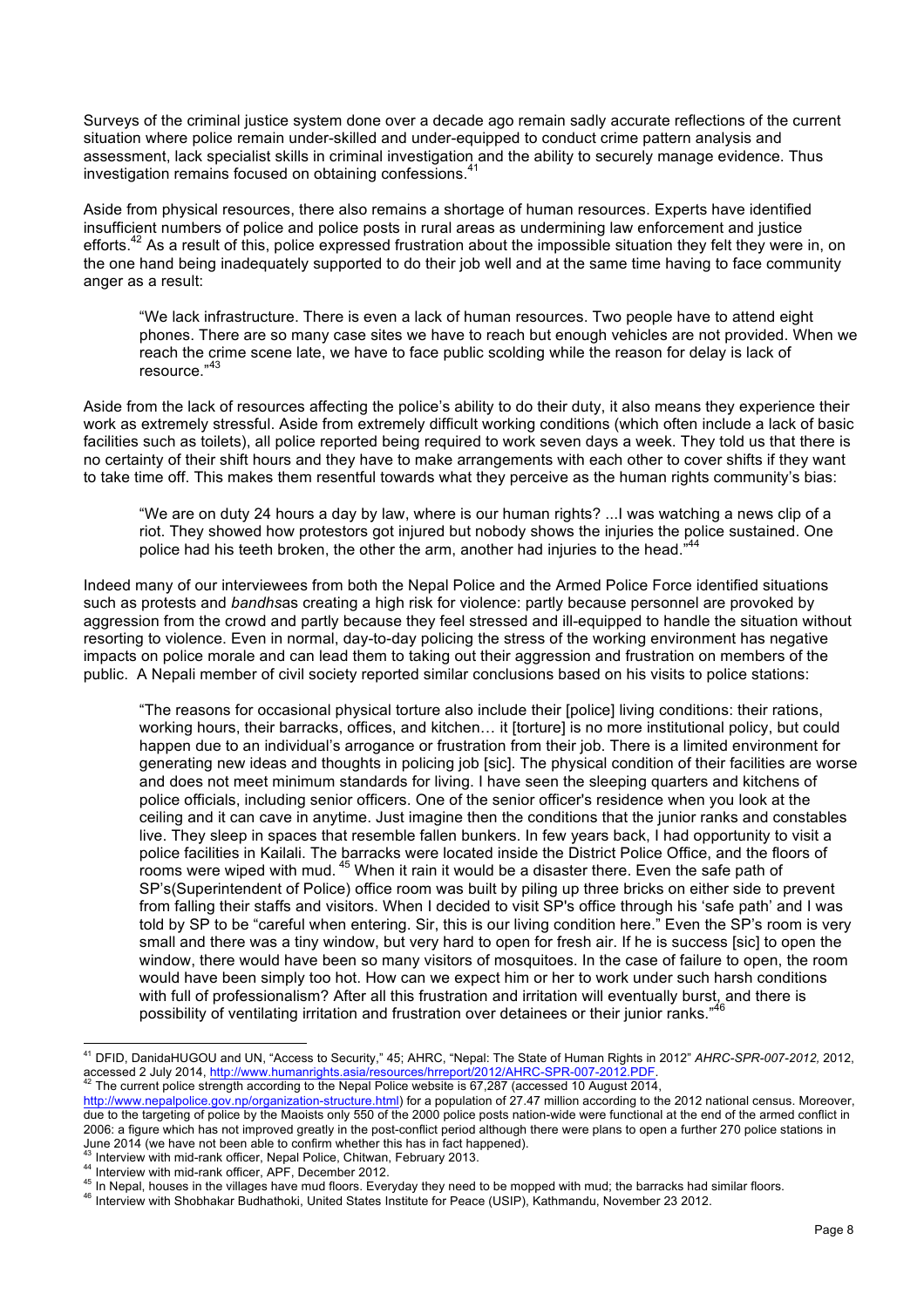The tension between security personnel's own experience of substandard working and living conditions and the message they receive about their responsibility to protect and uphold the living standards of detainees makes it unsurprising that they feel hostile towards human rights messages. In a study of junior prison wardens in Delhi's Tihar Jail, Tomas Martin made similar findings. The contrast between what they perceived as the focus on improving prisoner's living standards and their own poor living and working conditions made junior prison wardens both resentful of human rights and allowed them to justify the use of violence as the only way to cope:

"…When a prisoner is beaten up it is not simply unlawful, *ad hoc* oppression (though it might feel this way for the victim), and it is not just self-defence against the physical threat that prisoners might represent [to prison wardens]. Beating is also a part of warders' coping practices. It is an inherent part of getting the job done and they see no reason to refrain from allowing "a little necessary beating" when the situation demands it." 47

In recognition of this risk factor, a number of our HRPFs in Nepal have designed projects aimed at alleviating the stress at the level of ordinary police officers and improving the overall working environment (see *Issues Paper 7*  for some examples).

## **DEFECTIVE CRIMINAL JUSTICE SYSTEM**

"You cannot expect just the Police to follow code of ethics and human rights standards. All three organs of the state, legislative, judiciary and executive must follow them equally. Reform needs to be made in all fronts and not the Police alone."<sup>48</sup>

It is not only the lack of resources that make it more likely that police will use force to obtain confessions, the legal system within which they are working also conditions such behaviour. Police personnel we spoke with claimed that the judiciary was also still very traditional when it comes to examining and admitting evidence and frequently expected confessions in order to convict. They also complained that prosecutors do not make sufficient efforts to prove a case with newer forms of evidence (like phone records) and still seek physical evidence such as stolen objects retrieved from a crime scene in order to make their case. Legal aid organisation Advocacy Forum reported that out of a sample of 135 cases before Kathmandu courts in the first half of 2011, 98.5% involved detainee confessions,<sup>49</sup> suggesting that there is certainly a heavy reliance on confession-based evidence if not an active demand for it on the part of judges and prosecutors. And given the infrequency of judicial condemnation (discussed above), this would further support the police view that the judiciary at the very least implicitly condone their obtaining confessions at any cost. There also appears to be a degree of disengagement on the part of the Attorney General's department. While legally required to be present during interrogations, observers note that this rarely happens.<sup>50</sup>

Even the Nepal Supreme Court has admitted that the justice system currently does not operate to inspire confidence nor to provide a sense of justice to most members of the community: "Justice is not only slow and cumbersome, it is also expensive. The court has failed to earn public trust and easy access to justice by the general public has not been maintained."<sup>51</sup>This links back to the general community-wide lack of faith in the justice system and reinforces the view that the police are the primary arbiters of justice. A public perceptions study conducted found:

"The NP [Nepal Police], rather than courts, is seen by most respondents as determining innocence and guilt. More than half of respondents stated that the NP is currently responsible for making decisions regarding guilt and innocence, with only 25.4 percent stating that the courts and government-appointed judges do so." 52

This feeds a sense among police personnel that they are individually responsible and entitled to ensure justice is done. This in turn impacts on how they understand their responsibilities in relation to human rights.

 <sup>47</sup> Tomas Martin, "Taking the snake out of the basket: Indian prison warders' opposition to human rights reform," in *State Violence and Human Rights: State officials in the South,* eds. Andrew Jefferson and Steffen Jensen, (Abingdon UK and New York: Routledge-Cavendish, 2009), 151. Concern and Steffen Jen and Steffen Jen 2009), 151.<br><sup>48</sup> Interview with retired senior officer, Nepal Police, Kathmandu, 11 October 2012.

<sup>&</sup>lt;sup>49</sup> Sharma, Massagé and McDonald, "Lawyer's Intervention," 267.<br><sup>50</sup> Sharma, Massagé and McDonald, "Lawyer's Intervention," 267.<br><sup>51</sup> Supreme Court's Second Five Year Strategic Plan 2009/10-2013/14 at 64, accessed 8 Augus

http://www.supremecourt.gov.np/download/2nd\_plan\_English.pdf. <sup>52</sup> Cochran-Budhathoki, *Security and Justice in Nepal,* 65.

Accessed 30 June 2014, at 65.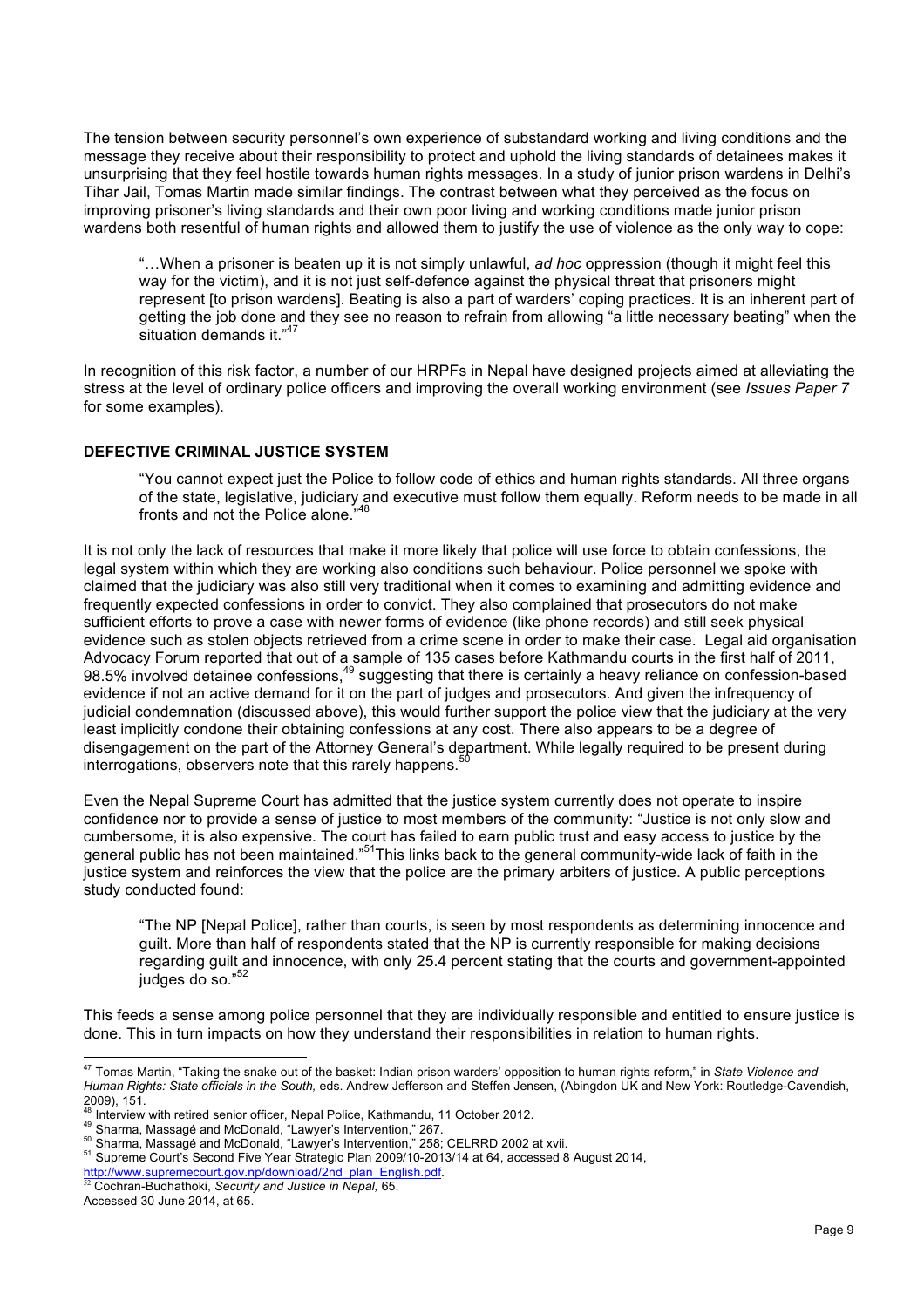Rachel Wahl made very similar findings in her research on attitudes to human rights among Indian Police officers.<sup>53</sup> Moreover, like Wahl, we found police personnel often cited human rights as a justification for the violation of certain individuals' human rights:

"Sometimes in the process of investigation violations will happen – innocent people may be called to verify facts and face interrogation. But this is necessary to protect the victim."<sup>54</sup> "Human rights only relates to the accused, detained person. But the other side is the responsibility to create a feeling of security for the community. We have to broaden the notion of human rights."<sup>55</sup>

Meanwhile the lack of legal mechanisms and social services to address problems like recidivism mean the police feel they have to exercise discretion in order to achieve just outcomes:

"I had to charge a recidivist thief with the offence of drug trafficking because he had already been brought to the station by the police for stealing about 20 times and he was not going to stop." 56

In light of this admission, it is unsurprising that representatives of civil society and medical professionals identify recidivists as being at higher risk of being subjected to torture:

"We do not have state policy or mechanism to develop a correctional program for people involved in less serious offenses. This compels Police to resort to their own technique to deter such criminals. This results in the Police using harsh methods to control such criminals like beatings, threats, and threatening the possibility of extra judicial killings."<sup>57</sup>

As noted above, the communal support for police using such methods highlights how effective prevention strategies require a broader programme of socio-cultural normative change.

This 'rough justice' attitude also extends to supporting punitive forms of discipline and reform. Although there is a general view that the confession-based system is the primary cause of police violence, our research suggested that there are other dimensions of and motivations for the use of force by the police that cannot be addressed by simply improving interrogation techniques. For example, we heard about young men and on occasion children ('juvenile delinquents') being picked up, scolded and/or beaten and released without charge. In such cases, the use of torture seems to relate to the inadequacies of the justice system in dealing with minor offences. Police thus come to see it as their role to 'discipline' these offenders. We were both told of and observed instances where the Police had picked up petty thieves and brought them to the police station to be punished. No formal complaint was ever registered and the individuals would be released within the 24 hours the police are legally entitled to hold someone in custody. On occasion, where the person was homeless and hungry, the Police might also feed him before releasing them. Given the lack of juvenile justice facilities and dedicated children's homes for young offenders, it seems there may be a certain rationalisation process involved here where police believe that they are making the best of a bad situation and rather than seeing their actions as punitive, believe themselves to be acting out of compassion and a desire to reform.

The following quote, while referring to the situation in India, would seem to apply equally in Nepal:

"[The suspect] would subsequently get entangled in the coils of a system where the delay is notorious. The accused may end up staying in custody much longer than he otherwise would while he waits for his guilt or innocence to be established... [Thus] by using this approach [of unofficial detention, the police] feel that the least amount of harm is done to the suspect in the event that he is innocent, and in the event that he is guilty he will get his just deserts."<sup>58</sup>

<sup>53</sup> Rachel Wahl, "Learning Norms or Changing Them? State Violence, State Actors, and Human Rights Norm Diffusion in India" (Ph.D. diss., New York University. 2014).<br><sup>54</sup> Interview with retired senior officer, Nepal Police, Kathmandu, 9 October 2012.

<sup>&</sup>lt;sup>55</sup> Interview with retired senior officer, Nepal Police, Kathmandu, 11 October 2012.<br><sup>56</sup> Interview with mid-ranking officer, Nepal Police, Chitwan 2013.<br><sup>57</sup> Interview with Subodh Raj Pyakurel, INSEC, Kathmandu, 19 Septe

<sup>2008), 29,</sup> accessed 3 July 2014, http://www.humanrightsinitiative.org/publications/police/chhattisgarh\_pages\_from\_a\_diary.pdf.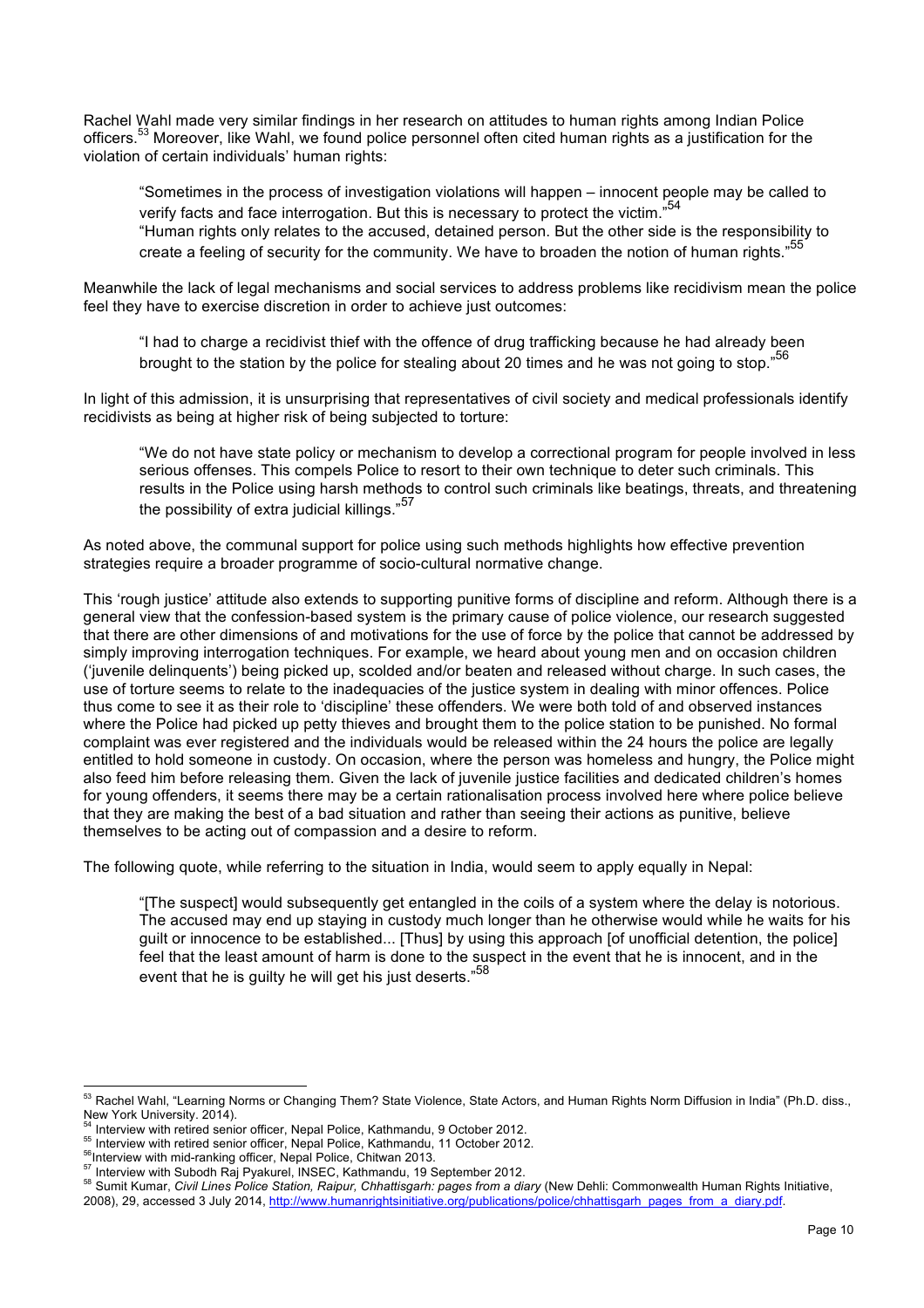Andrew Jefferson in his study of Nigerian prison officers similarly found that some personnel did not see the use of violence or humiliation as wrong because they did not hold any ill intent towards their victim but rather saw their actions as assisting with the 'correctional' reform process.<sup>59</sup> Similarly Martin notes the use of parental language by the Indian prison warders he interviewed:

"Fear of a father ensured respect, deference and proper upbringing, and fear in staff-prisoner relations was as obviously legitimate and needed, they claimed. Their preoccupation with control, fear, and corporal punishment was thus also legitimized by common sense ideas of proper sanctioning (and prevention) of deviance through fear and punishment."<sup>60</sup>

As discussed in *Issues Paper 3* on Sri Lanka, the widespread social belief that some physical force is a legitimate and indeed necessary form of discipline within the family and the school here conflicts with the human rights community's condemnation of violence being used by security personnel. This in turn contributes to security personnel feeling unfairly demonised through an inference of malicious intent they may or may not hold. This situation poignantly illustrates the politically charged nature of the language of 'torture' – an issue raised more generally in our project. <sup>61</sup> While human rights lawyers often seek to represent the question of what constitutes 'torture' or 'improper' use of force in black and white terms, in many settings the scope of what types of violence are in fact, 'pain or suffering arising only from, inherent in or incidental to lawful sanctions' (as provided for in the CAT) or indeed morally justifiable remain highly contested. Acknowledging this is not to make excuses for such practices. It does however require us to rethink how we go about building the consensus that will be necessary to ensure all actors actively uphold and promote international human rights standards.

## **POLITICISATION**

"The Nepal Police is one of the most politicized institutions and it has been used extensively by the party in power to protect their vested interest."<sup>62</sup>

Perhaps a legacy of the historical patronage relationship that has existed between rulers and security agencies in Nepal, everyone we spoke with both inside and outside of the police identified political interference as a major problem. This has also been widely reported by other observers: "Perhaps more than any other institution in the [Justice] Sector, the police are the most susceptible to political interference and most likely to be undermined by criminal elements; either coercively or collusively."<sup>63</sup>

In a study conducted in 2011 the US Institute for Peace reported that two thirds of Nepal Police respondents stated that they had observed instances of political interference.<sup>64</sup> Our own interviews also tend to support this finding. The following comment by one police interviewee captures the dominant sentiment: 'If I knew the Minister of the Ministry of Law and Justice a few years ago, I would have already become a DSP by now.'<sup>65</sup>

As has been observed in other countries, $66$  both political interference in the police's work and the problematic behaviour of political figures were identified by almost all our interviewees as a major obstacle to ethical, professional policing. This is also perceived as a major obstacle to successful reform:

"A key element in the evident shortcomings of the Nepal Police, as in any dysfunctional setting, is the fact that there are powerful actors who benefit from the current arrangements, both inside and outside the organisation. Positive change will only come about when these are either "won over" or marginalised or removed from positions of influence."<sup>67</sup>

One of the tasks within our research was to unpack exactly how these processes of politicisation and criminalisation impact on the work of the police.

 $^{59}$  Andrew M. Jefferson, "Prison officer training and practice in Nigeria: Contention, contradiction and re-imagining reform strategies,"<br>*Punishment and Society* 9, no. 3 (2007): 262-263.<br><sup>60</sup>Martin, "Indian Prison Wa

<sup>&</sup>lt;sup>61</sup> For a discussion on language see *Introduction to the Issues papers series.*<br><sup>62</sup> DFID, DanidaHUGOU and UN, "Access to Security," 4.<br><sup>63</sup> DFID, DanidaHUGOU and UN, "Access to Security," 6.<br><sup>64</sup> Cochran-Budhathoki, *ca* 

<sup>66</sup> Jauregui identifies a similar sentiment in her in-depth ethnographic study of the Uttar Pradesh Police in India: Beatrice Jauregui, "Shadows of the State, Subalterns of the State: Police and 'Law and Order' in Postcolonial India" (Ph.D. diss., University of Chicago, 2010), 344. <sup>67</sup> DFID, DanidaHUGOU and UN, "Access to Security," 29.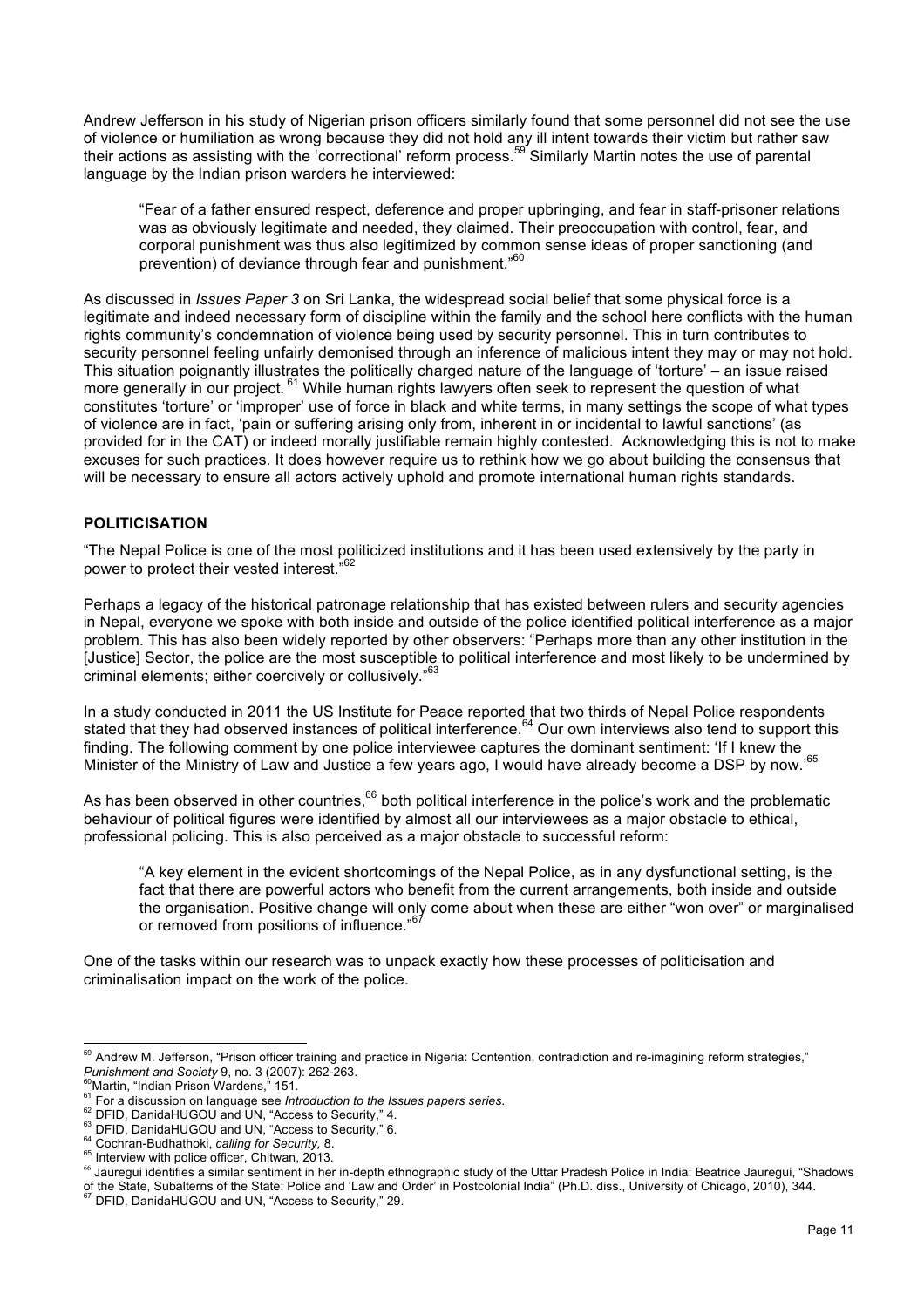In Nepal the main issue seems to be the presence and activities of 'thugs' or political cadres (perhaps the same group) who are supported by local politicians and are therefore perceived as immune from the law and police. As noted above, this can extend to them being allowed to attack police with impunity.<sup>68</sup>

In the districts there is also the relationship between the police and members of the executive arm of government empowered with judicial functions. The Chief District Officer (CDO) has jurisdiction over all public offences, misdemeanours and arms and ammunitions cases and the District Forest Office has jurisdiction over forestresource related offences<sup>69</sup> and both have been implicated in sanctioning torture. The role of the CDO in the criminal justice system has been identified as particularly problematic. First, there are no procedural safeguards to regulate trials conducted before CDOs even though they have the power to sentence individuals to up to 7 years in prison. According to human rights lawyers, detainees tried before CDOs are more likely to be tortured and more likely to be found quilty.<sup>70</sup> Even if there is no direct correlation between individuals being tried before a CDO and the likelihood of torture, the fact that CDOs have control over the police force and prison in their district potentially leads to a greater risk of a conflict of interest which can work to the detriment of human rights protections.

## **THE IMPORTANCE OF RECOGNISING (AND RESPONDING TO) THE DIFFERENT LEVELS OF THE ORGANISATION**

Finally, our field research in the Nepali context would seem to support Beatrice Jauregui's distinction between the experiences of police depending on their place in the organisational hierarchy. Not only did we find this to be an empirically valuable distinction, it was also a useful analytical tool. By recognising these different experiences within the organisation we can see that police may use excessive force or violence for different reasons depending on their place within the organisational hierarchy. This addresses the findings of other researchers that 'police brutality' is not necessarily something naturally built into professional practice, but an overly generalised category that conflates a wide array of individual motivations and behaviours.<sup>71</sup> If this is true within all police organisations, it is even more marked in the context of police operating in a developing, post-conflict state like Nepal where issues of poverty, caste, rural-urban and ethnic divisions and poor citizen-state relations are extremely pronounced.<sup>72</sup>

By separating the different factors that might lead individuals at different levels of the relevant institution to use violence we are better placed to understand the root causes of human rights violations and in turn identify possible strategies that can practically lead to positive change. This in turn allows us to tailor our efforts at shifting practices and attitudes away from violence and towards the protection and promotion of human rights to the different target groups. For example:

## **(i) Low-rank personnel:**

- Punitive notions of 'discipline' described above need to be understood as not simply something the police enforce but also something to which many low ranking police officers are themselves subjected.<sup>73</sup> This can take the form of exploitation, violence and ill-treatment on the part of superiors through forced domestic labour, being spoken to rudely or even subjected to violence;
- The poor working conditions also discussed above, while experienced by all police are particularly acute for those in the lowest ranks; $<sup>75</sup>$ </sup>
- A lack of institutional rights, both within the organisation (where they are frequently unable to question or complain to their superiors) and more generally (due to prohibitions on any type of organising or union activity) makes low-ranking personnel particularly antagonistic towards the assertion of the rights of criminal suspects.

<sup>&</sup>lt;sup>68</sup> A situation that seems to replicate Jauregui's observations in North India: Jauregui "Beatings, Beacons and Big Men: Police Disempowerment and

Delegitimation in India", Law and Social Inquiry, Vol. 38(3) (Summer 2013): 643-669.<br><sup>69</sup> American Bar Association Rule of Law Initiative, "Assessment Report," para. 3.1.3.<br><sup>70</sup> Sharma, Massagé and McDonald, "Lawyer's Inte

Worden, "The Causes of Police Brutality: Theory and Evidence on Police Use of Force," in Police Violence: Understanding and Controlling Police<br>Abuse of Force, eds. William A. Geller and Hans Toch, (New Haven CT: Yale Unive

 $^{72}$  For a thoughtful account of some of the specificities of policing and security in the Global South see Andrew M. Jefferson and Steffen Jensen (eds.), State Violence and Human Rights: State officials in the South, (

 $^{73}$  Jauregui, Shadows of the State, 23.<br><sup>74</sup> In one police station we observed a senior officer physically mistreating a junior officer in front of all the station staff for being 15 minutes late in

deploying personnel to a required task.<br><sup>75</sup> For example, we were told that the quality and quantity of food differed significantly between officers and low-rank personnel.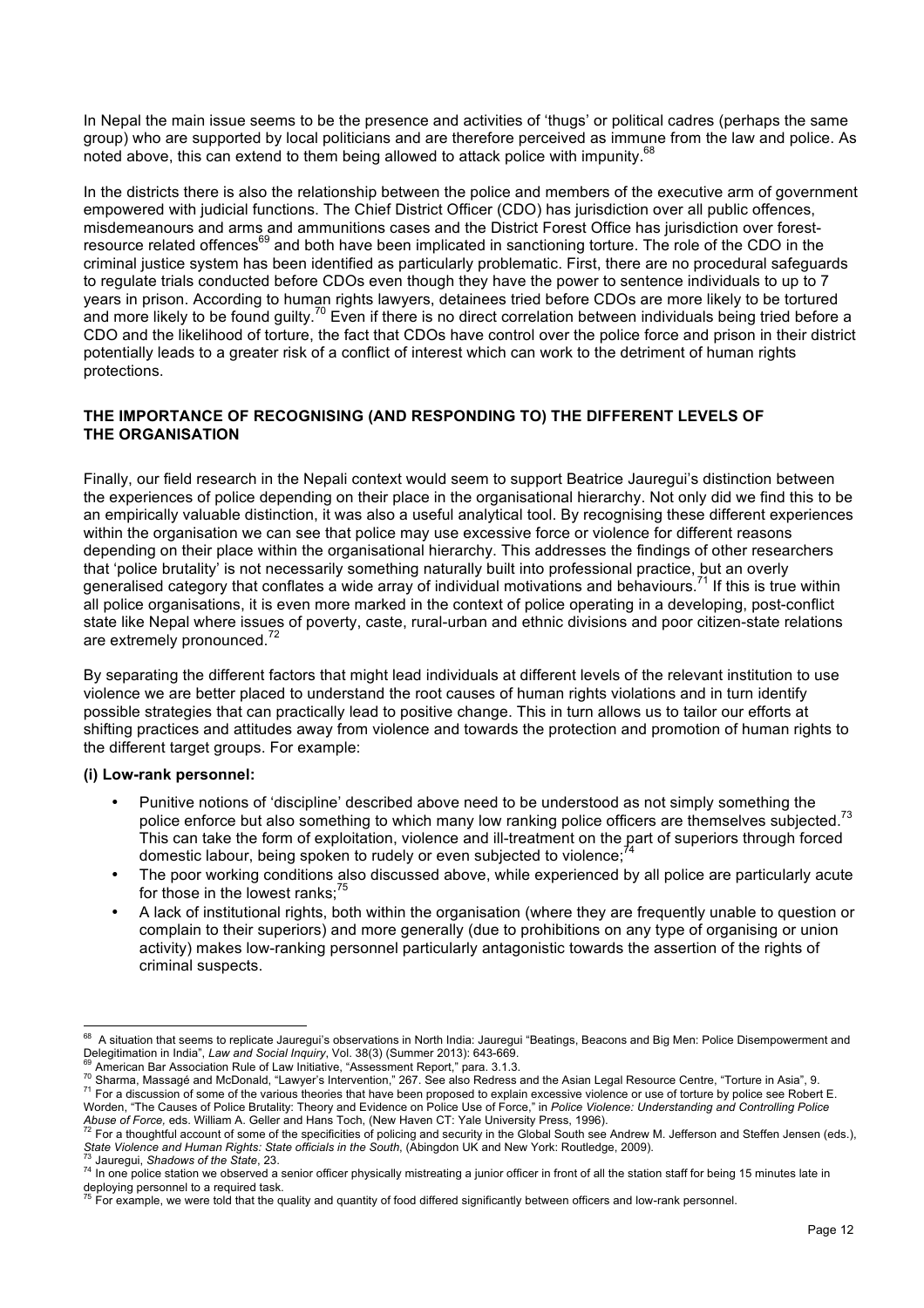In this sense, the use of torture on the part of low-ranking personnel may be the result of frustration and stress; the reproduction of their own experiences of abuse and/or the pressure to follow orders, regardless of their own beliefs. The provision of lectures on legal standards, threats of punishment and appeals to respect for human dignity are therefore unlikely to be the most effective strategy for engaging this group of police officers. Moreover, relying on a 'trickle down' approach through superior officers conveying human rights standards and responsibilities will only work in situations where the low-ranking officers are not already alienated by mistreatment and disrespect at the hands of their superiors. We should also be mindful that this type of approach does not become another tool of punitive discipline that is used against low-ranking personnel, which will most likely produce the opposite outcome: increasing their animosity and resistance to human rights.<sup>76</sup>

### **(ii) Mid-rank personnel**

Meanwhile, for officers at Inspector level and above, some relevant specific considerations may be:

- A greater feeling of responsibility for ensuring justice; and
- A lack of adequate resources or skills to conduct investigations or interrogations.

As it is only at the level of the Officer in Charge of a police station that an individual officer will become responsible and/or empowered to act upon these demands. To again quote Jauregui's observations of Uttar Pradesh police:

"The [officer in charge] often feels that he must work in ways that seem counter-legal, because he experiences subjection by extreme pressure and works under many constraints of both an "official" and "unofficial" character. On the "official" side of things, the [officer in charge] more often than not expresses feeling hampered by the inadequacies and internal contradictions of legal codes and procedures, especially by the rules of evidence and the clogged court system. On the more or less "unofficial" side of things, the [officer in charge] feels constrained in his ability to adequately address any and all cases requiring investigation because of myriad pressures by external sources of a more "political" nature (to say nothing of other more personal pressures, like those coming from family and other associates). Somewhere in the middle of official and unofficial constraints are the ever-present and often overwhelming problems of lack of resources - personnel and equipment - and what police in northern India generally call *bandobast*." 77

This analysis mirrors our own research findings.

With this in mind, it may be that the development of professional investigative skills and/or strategies for coping with political and social pressure as well as working with the community to shift social and cultural norms may be an appropriate strategy for reducing torture at this level.<sup>78</sup>

## **(iii) Senior Officers**

Finally, in relation to senior officers, these individuals are likely to be most directly affected by political pressures. In situations where political influences are great and sometimes contrary to the Rule of Law, this may place senior officers in a difficult position. They may in certain circumstances feel compelled to act in unlawful or unethical ways in order to maintain their position:

"[In India] even the "top dog" cop in a state, the Director General of Police (DGP), becomes a kind of underdog through the everyday politics and processes of authority in which he is embedded."<sup>79</sup>

Certainly, based on our conversations with senior police officers, both serving and retired, we are inclined to believe that a similar situation affects senior personnel in Nepal. Thus senior officers' implication in excessive use of force or violence may be the result of high-level political factors (much more so than their junior ranks) and/or the failure to demonstrate ethical leadership through allowing impunity and a lack of accountability to persist within their institutions. In this sense an appropriate intervention strategy may well be to target the issue of impunity and domestic and international legal responsibility. It may also be to work on developing ethical leadership skills and strategies for coping with (and resisting) politicisation.

<sup>&</sup>lt;sup>76</sup> As Tomas Martin powerfully demonstrates in his discussion of Indian prison wardens: Martin, "Indian Prison Wardens".<br><sup>77</sup> Jauregui, *Shadows of the State,* 278-9.<br><sup>78</sup> And indeed this is precisely the approach we hav a similar dynamic in Nigeria.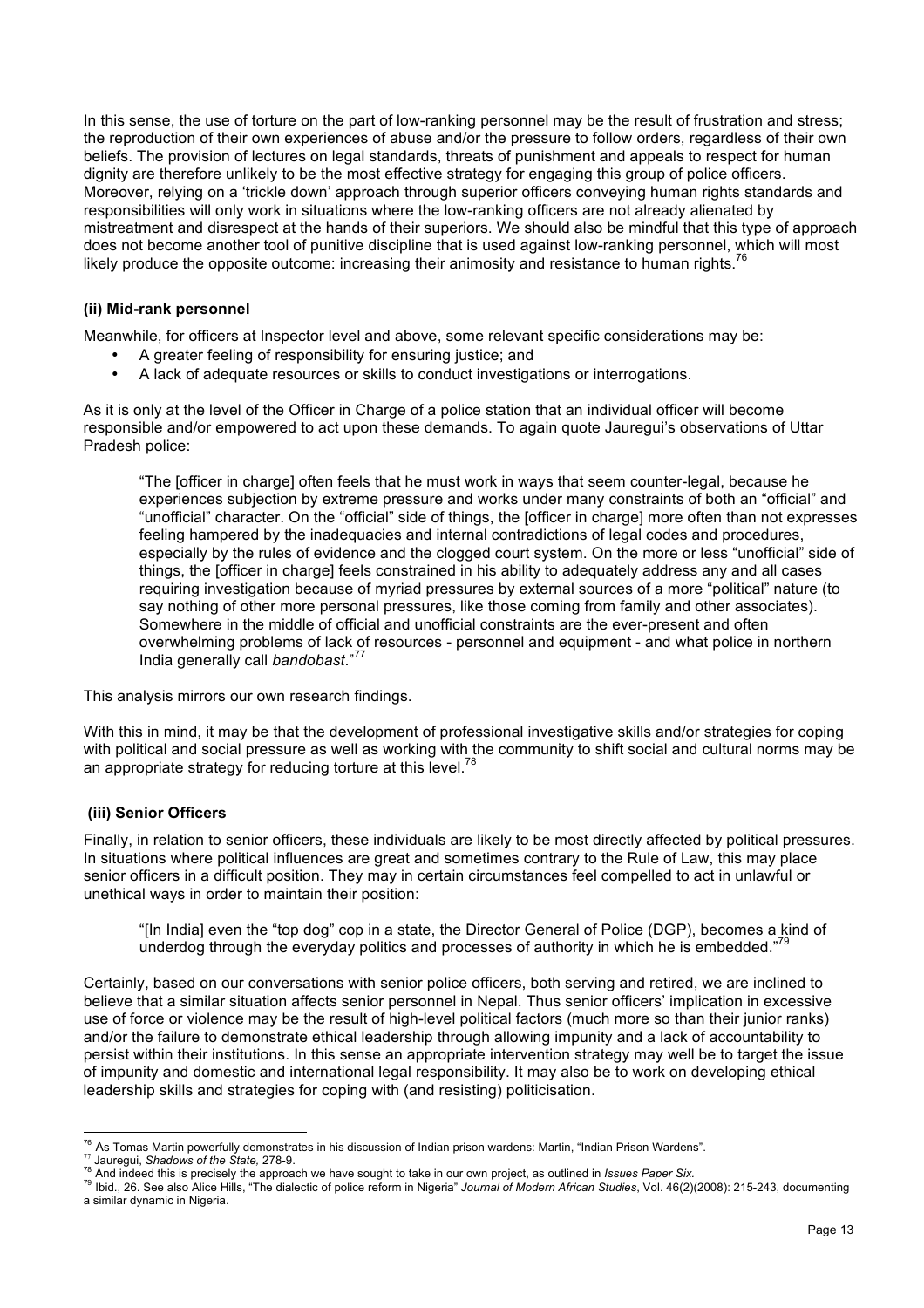## **CONCLUSION**

In this *Issues Paper* we have tried to highlight some of the complex range of factors which impact on security and law enforcement personnel in Nepal and their use of torture. As with *Issues Paper 3*, we provide this context neither as a means of justification nor condemnation. Rather, it is hoped that it will stimulate a conversation amongst those working in the field of human rights in the security sector about other possible contextual factors that require consideration (as we do not claim to have provided an exhaustive list). Furthermore, we hope that we can start to work towards building the necessary collaborations and interventions that might help address some of these factors, which might in turn assist with the prevention of torture in the future.

In particular we propose a number of general observations that emerge from our field research:

- The use of excessive force is not simply the result of lack of resources for crime investigations, although this clearly impacts on the morale and ability to work effectively and professionally in some instances;
- The use of force is also not explained purely by reference to the over-reliance on confession by the legal system (although this also plays a significant role in driving the continuation of the practice);
- Impunity also provides only a partial explanation for why security and law enforcement personnel may resort to violence;
- Security personnel do not operate in a vacuum but are influenced by broader societal beliefs and values in relation to notions of discipline, justice, equality, dignity and violence;
- The motivating factors for use of force may vary, depending on the position of the individual within the social and institutional hierarchy;
- For human rights principles to be operationalised, greater attention needs to be paid to their practical application rather than teaching security personnel abstract theoretical or legal concepts. This can be most effectively done when tailored to the specific needs not only of the particular organisation but also the level within that organisation of the target audience.